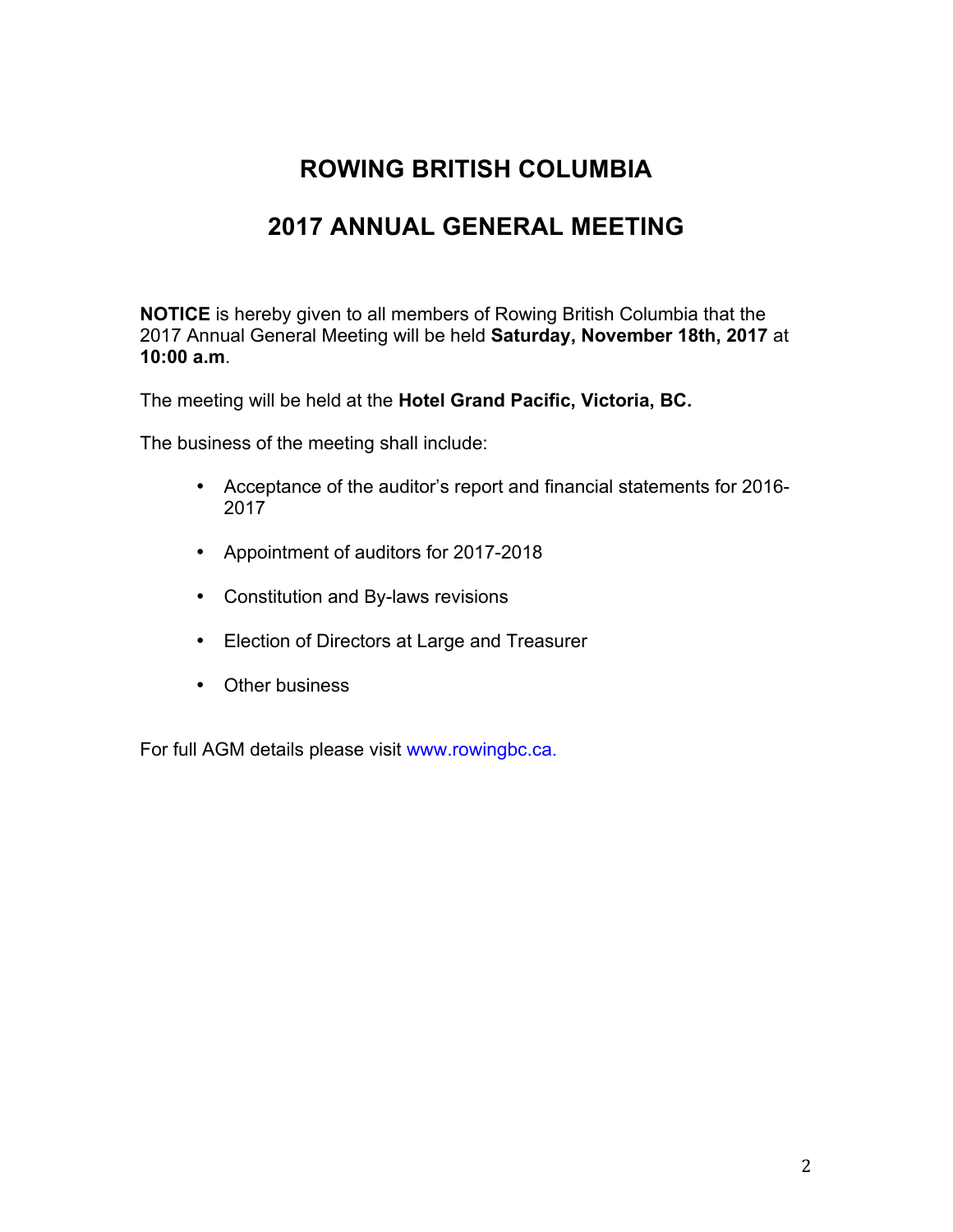# **AGENDA**

# **ANNUAL GENERAL MEETING**

- 1. Call to Order
- 2. Reading of the Meeting Notice
- 3. Verification of Credentials
- 4. Roll Call
- 5. Approval of the Agenda *Motion approving Agenda of 2017 AGM*
- 6. Approval of Minutes of the 2016 AGM *Motion approving minutes of the 2016 AGM*
- 7. President's Report
- 8. Treasurer's Report
- 9. Auditors' Report and Financial Statements *Motion accepting Auditor's Report and Financial Statements for the year ending March 31, 2017*
- 10. Proposed Revised Constitution and By-Laws *Motion to repeal current Constitution and By-Laws Motion to adopt revised Constitution and By-Laws*
- 11. Election of Treasurer and Directors at Large *Motion confirming acclamation of Treasurer and Directors at Large*
- 12. Appointment of Auditors for 2017-2018 *Motion approving Auditors for 2017-2018*
- 13. New Business
- 14. Adjournment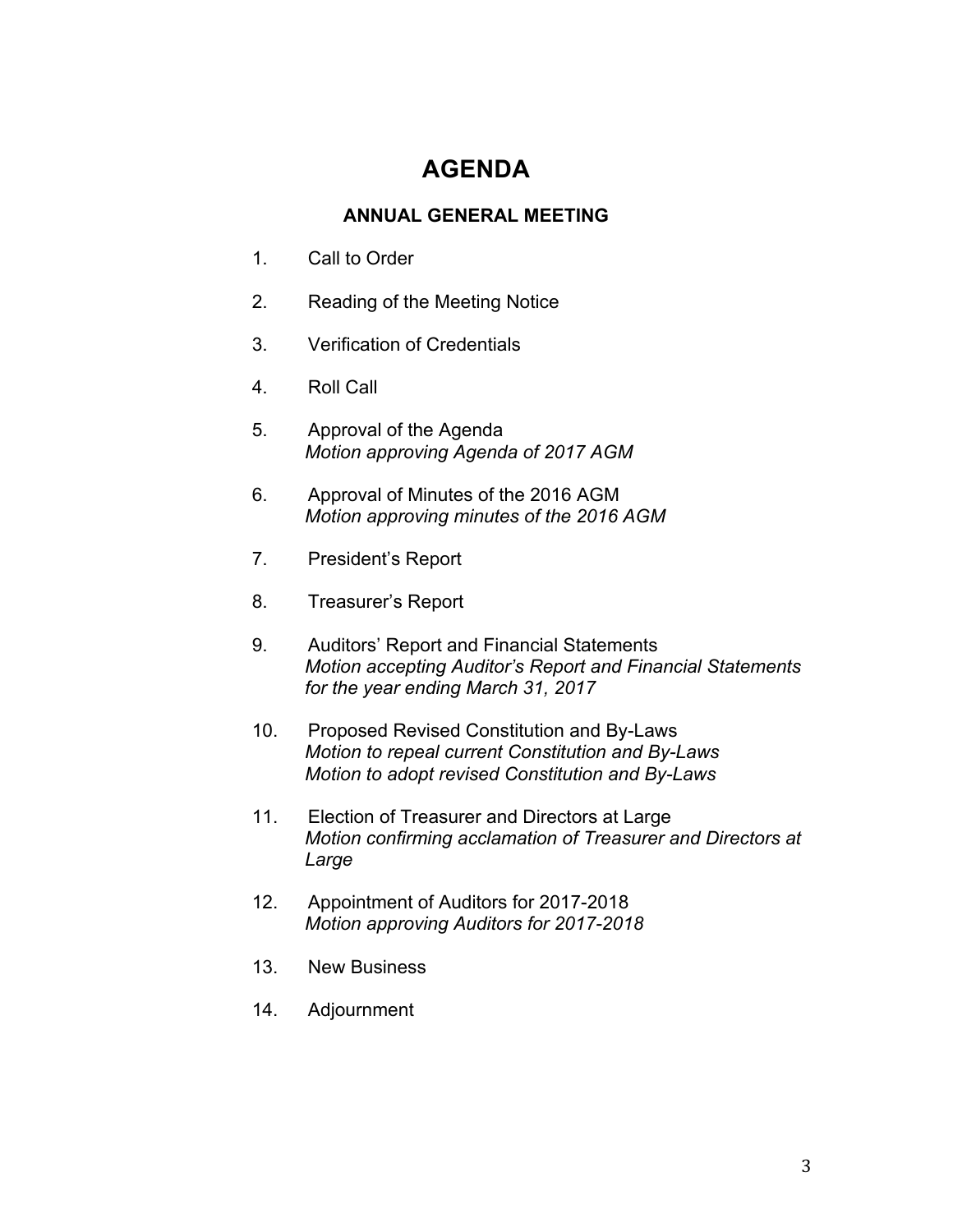# **2017 Annual General Meeting Schedule of Events**

Saturday, November 18<sup>th</sup>, 2017 Hotel Grand Pacific Victoria, BC

| <b>Time</b> | <b>Event</b>                                  |
|-------------|-----------------------------------------------|
| 9:00-10:00  | <b>Breakfast and Registration</b>             |
| 10:00-10:45 | <b>Annual General Meeting</b>                 |
| 10:45-10:55 | <b>Break</b>                                  |
| 10:55-11:55 | 2017 Activity and 2018-2021 Strategic<br>Plan |
| 11:55-12:25 | <b>Responsible Coaching Movement</b>          |
| 12:25-12:40 | 2018 BC Summer Games                          |
| 12:40-13:10 | Lunch                                         |
| 13:10-14:10 | Regattas in BC                                |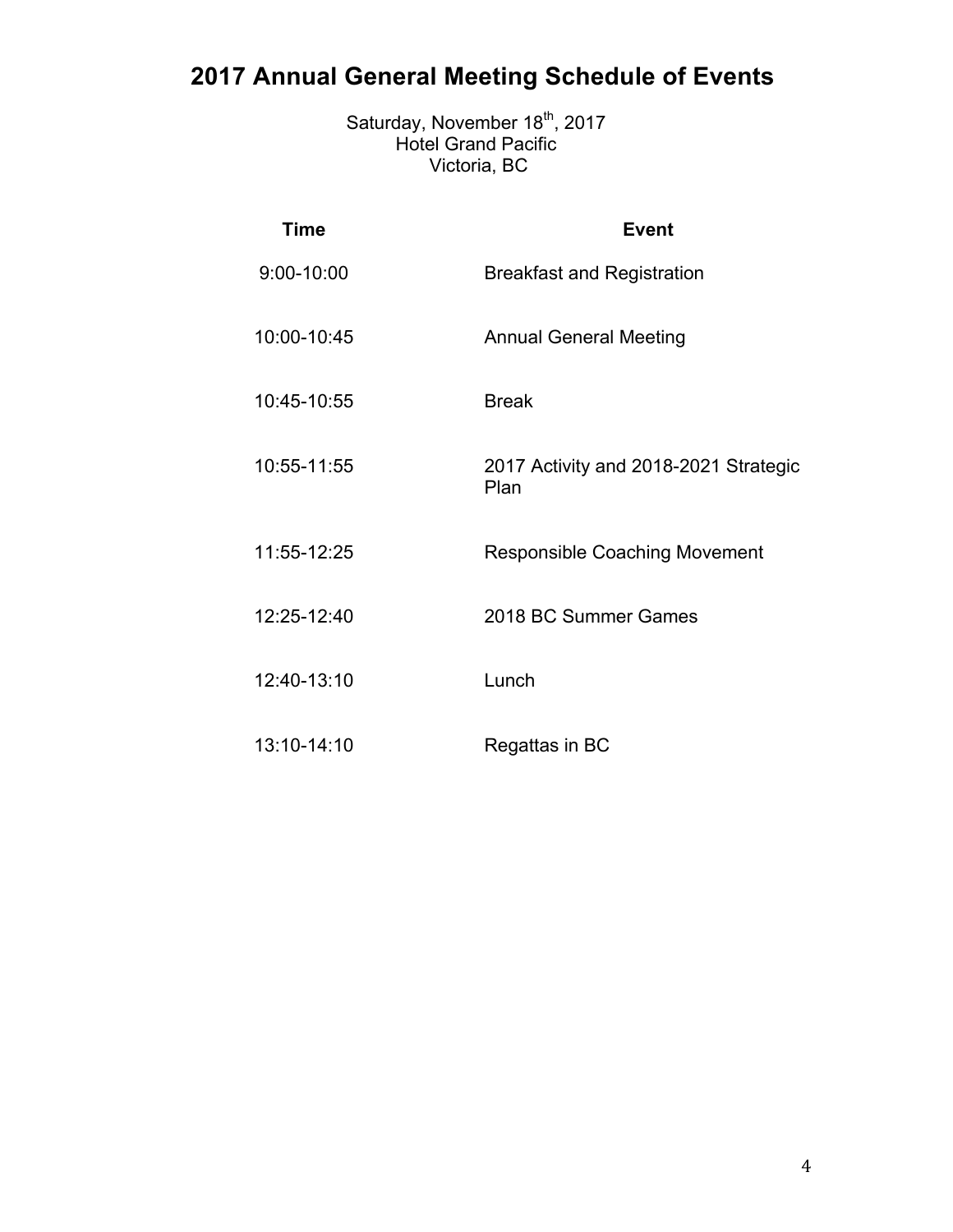# **Presentation Descriptions**

# **2017 Activity and 2018-2021 Strategic Plan**

*Susan Wilkinson and Peter Jackson* 

A review of our recent achievements and initiatives undert $\alpha\setminus\alpha$  during the 2017 calendar year and an overview of the process<sup>\*</sup> and outcomes that created the Rowing BC 2018-2021 Strategic Plan

# **Responsible Coaching Movement**

*Martin George* 

A review of the Responsible Coaching Movement (RCM), and it's relevance to Rowing BC member organisations. Utilizing information gathered from the 2017 RCM survey, gaps will be identified and solutions offered on how to ensure your organization has provided a safe environment for members.

There will be a discussion to elicit feedback on suggested strategies for RCM implementation for member organisations.

# **2018 BC Summer Games**

*Rob Richards, Martin George, Sonja Lonne*  7KMRQZOOSURYLGHDQRYHUYLHRIJRDOVHOLJLELOLWDQGWLPHOLQHV UHJDUGLQJWKH%&6XPPHUDPHV

# 5HJDWWDVLQ%ULWLVK&ROXPELD

*Regatta Committee* A round-table discussion designed to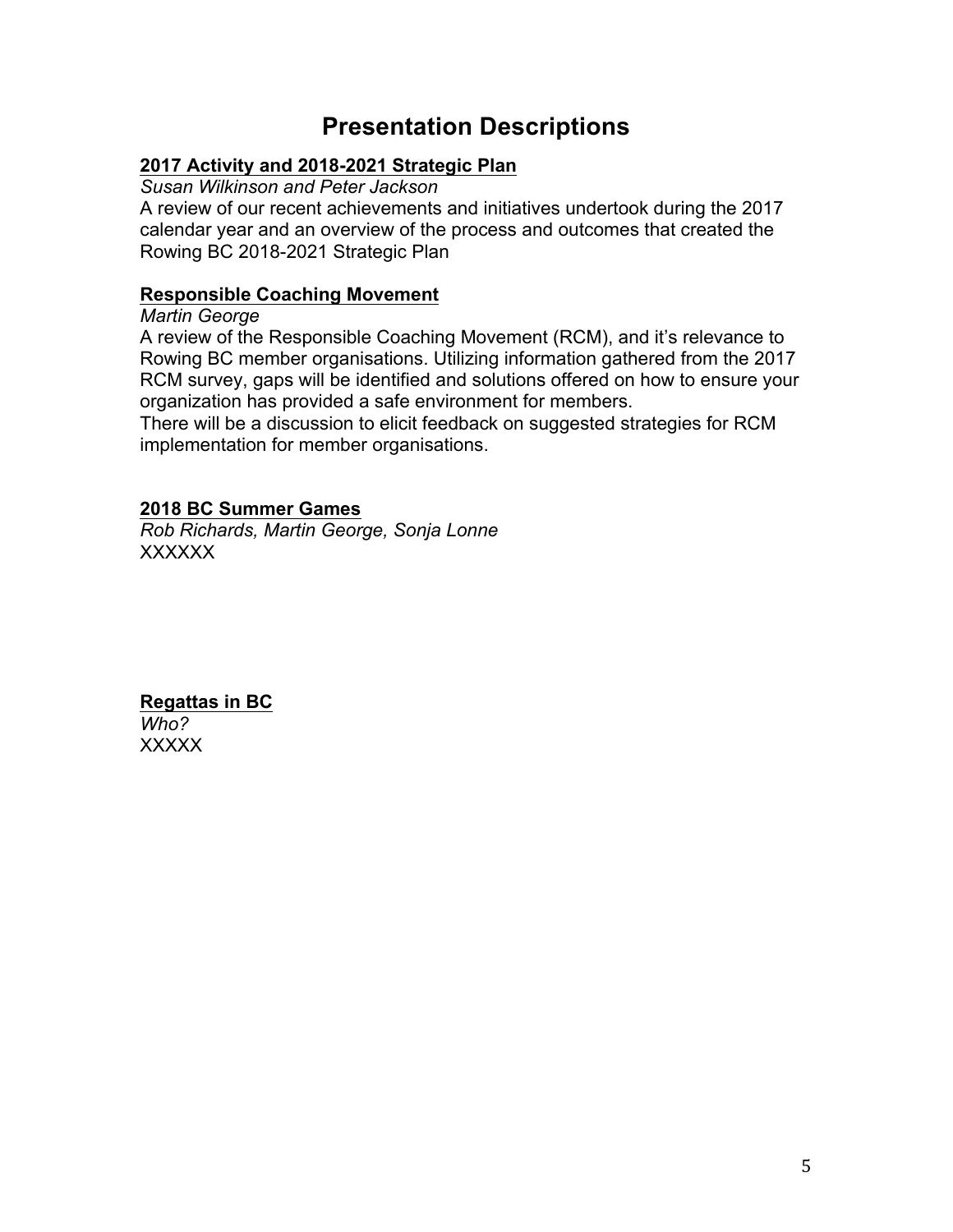# **Rowing BC 2016 Annual General Meeting Minutes Saturday November 19, 2016 10:15AM Rowing BC Office, Richmond, BC**

# President: Peter Jackson

Directors present: Dave Calder, Darryl de Leeuw, Herb Evers, Laurel Glanfield (Treasurer), Darcy Hortness, Janice Mason (Secretary), and Susan Wilkinson

Staff: Jennifer Fitzpatrick, Martin George, Rob Richards, Edward Vaughan

# **Minutes**

- 1. Call to Order
	- Meeting called to order by Peter Jackson at 10:15AM
- 2. Reading of the Meeting Notice
	- Peter Jackson, President, read notice of meeting
- 3. Verification of Credentials
- 4. Roll Call
	- Janice Mason, Secretary, read the Roll Call
		- a. Voting members present 18
		- b. Proxy votes 10
		- c. 28 Votes in total Quorum present for 2016 AGM
- 5. Approval of the Agenda

Motioned by False Creek Rowing Club, seconded by Burnaby Lake Rowing Club **'that the agenda for the Rowing BC 2016 Annual General Meeting be approved'**

Motion carried

6. Approval of Minutes of the 2015 AGM Motioned by Victoria City Rowing Club, seconded by Rockies Rowing Club **'that the minutes from the Rowing BC 2015 Annual General Meeting be approved'**

Motion carried

- 7. President's Report
	- Reviewed by President, Peter Jackson thank you to staff member Eddie Vaughan, who is leaving at the end of December; and Board members (who are stepping down) for their work over the past year, Darcy Hortness, Darryl de Leeuw and Herb Evers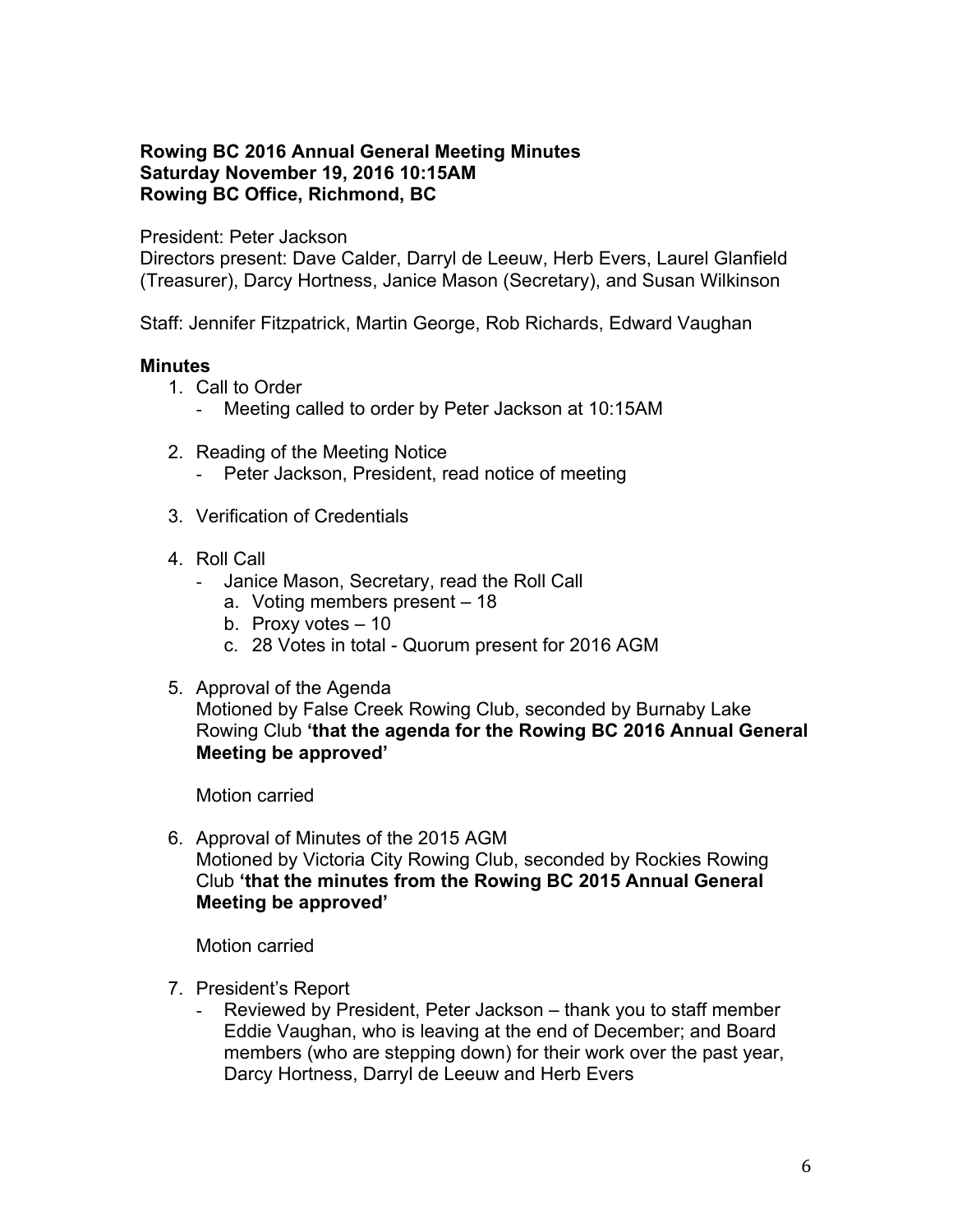- 8. Treasurer's Report Laurel Glanfield, Treasurer, presented the 2016 financial report
	- A couple of points were emphasized from viaSport investment review – we need to have more self-generated revenue.
		- o Options
			- NRC-CC 2016 starting to generate sponsorship opportunities
			- Increase fees
			- Donations
			- Ensure that all rowers are registered (web registration)
	- There is a slight deficit; however, no indication of any concerns

Questions from membership

- 1) Is it known how many athletes aren't being registered? Response this information is not known, but potentially could include not registering Learn To Row participants. Treasurer advised that if there are any concerns/issues with registration etc, members are encouraged to contact Rowing BC office. Current fee to register a sport member is \$10 per person
- 2) Consideration of penalty?
- 3) Does this factor into financial issues?
- 4) Independent Auditor's report noted to include that the statements are 'qualified' – what does this mean? Response – it has to do with how we receive our funding – can't guarantee where all donations, etc come from. This is not a matter of concern – fairly standard for most financial statements
- 9. Auditor's Report and Financial Statements Motioned by University of Fraser Valley Rowing Club, seconded by University of Victoria Rowing Club **'that the Financial Statements for March 31, 2016 be accepted as presented'**

Motion carried

10.Election of President and Directors at Large Motion confirming acclamation of President and Directors at Large

Motioned by Claremont Sports Institute Rowing Academy, seconded by Nanaimo Rowing Club **'to confirm the acclamation of Susan Wilkinson as President (2-year term), and Anthony Jacob (2-year term), Janice Mason (2-year term), Roberta Rodgers (2-year term), Stacy Mitchell (1-year term) and Derek Page (1-year term) as Directors at Large'**

Motion carried

11.Appointment of Auditor for 2016-2017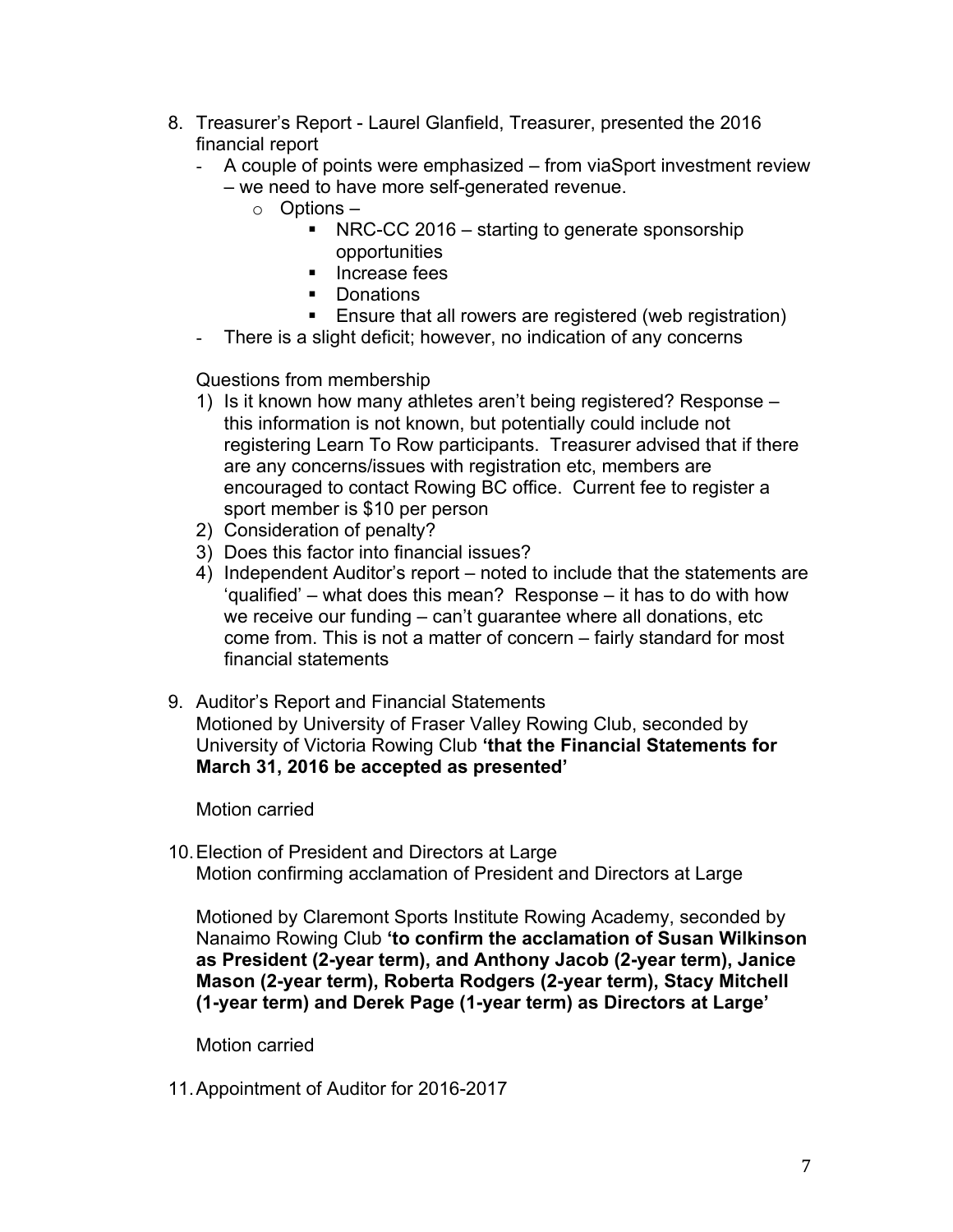Motioned by False Creek Rowing Club, seconded by Shawnigan Lake Rowing Club **'that the firm of Hay & Watson be appointed as the Rowing BC auditors for the fiscal period ending March 31, 2017'**

Motion carried

- 12.New Business
	- No issues were raised
- 13.Adjournment

# **Motioned by University of Victoria Rowing Club that the 2016 AGM be adjourned.**

Meeting adjourned at 10:39 AM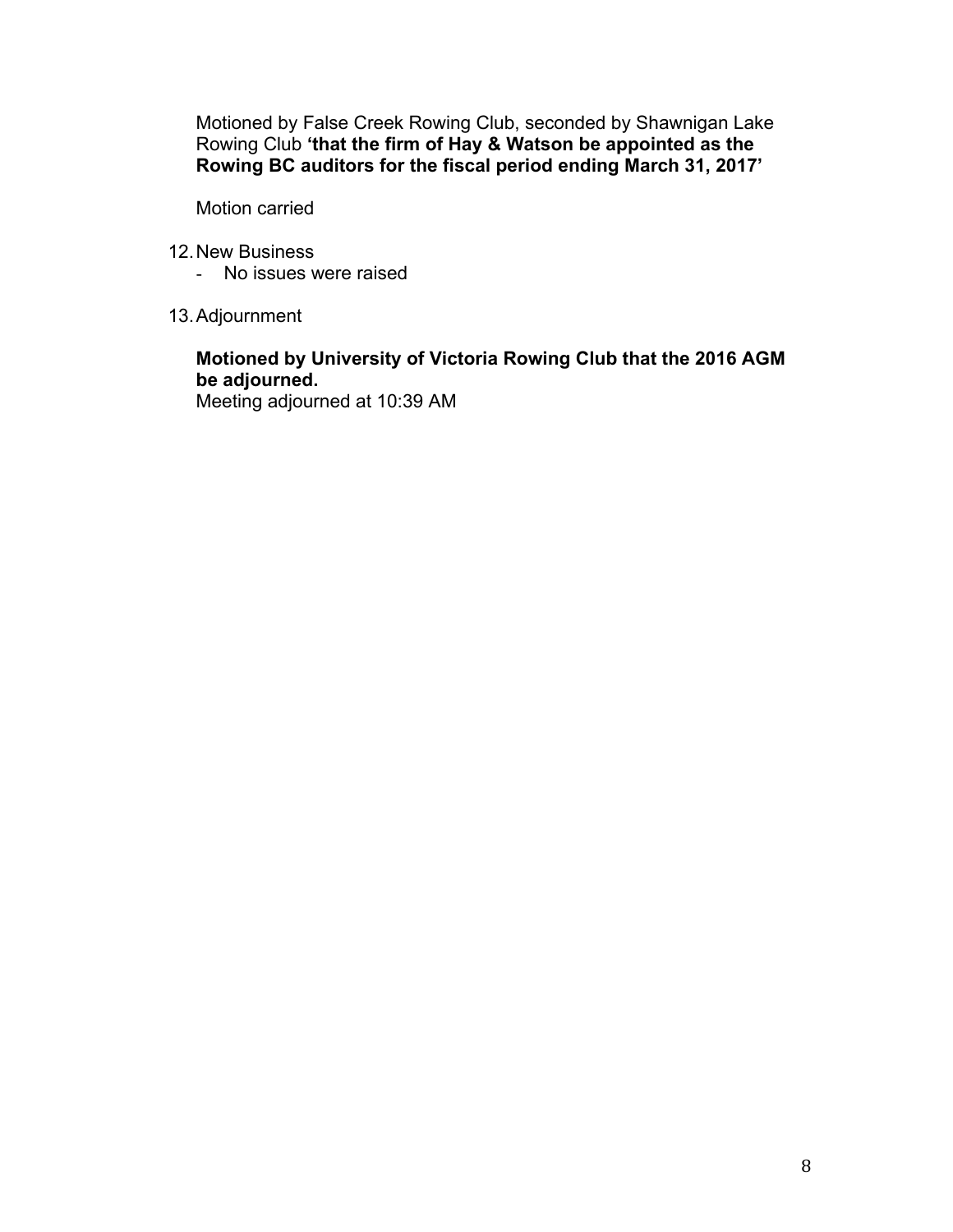# **President's Report**

As Rowing BC's rowing community prepares to meet in Victoria for the 2017 Annual General Meeting, I would like to take this opportunity to provide an update on some of the accomplishments, challenges and activities of Rowing BC over the past year.

Shortly after last year's AGM Eddie Vaughan left his staff position with Rowing BC to embark on the adventures of world travel. In December 2016, Sonja Lonne was hired in his place, as Programs & Communications Coordinator. We are grateful for her skill and dedication.

A major piece of work done by the Rowing BC Board and Staff this year was the development of Rowing BC's Strategic Plan for 2018-2021. In the Spring, with the assistance of a facilitator, the Board and Staff developed a draft strategic plan. The following 'Strategic Directions' were identified as key areas on which Rowing BC will focus its energy over the next four years:

- 1. Healthy Athlete Centred Rowing System
- 2. Expand the Sport of Rowing in BC
- 3. Enhanced Financial Resource Development

The draft plan accompanied by a survey seeking feedback, was circulated to the Rowing BC membership in August. Rowing BC received several hundred responses from the rowing community across the province. This feedback provided assurance that Rowing BC is definitely on the right track.

Following the 2016 Rio Olympics, Rowing Canada Aviron (RCA) arranged an indepth external evaluation of their High Performance Development Pathway. The evaluation included a recommendation to modify the Next Generation Athletic Strategy (NextGen). Recently the NextGen program for rowing was focused on sequestered Talent Identification Programming delivered through the Row to Podium (RTP) Program. The revised program will include talent identification however it will be delivered through a systematic approach to re-engage and support Canadian rowing universities and high performing clubs. RTP funding which was previously administered by Provincial Sport Organizations (PSOs) will now be managed by RCA for the implementation of the new NextGen Pathway. This change will not have a significant effect on the operations of Rowing BC and we will continue to deliver our Team BC initiatives, provide funding to our top athletes and invest in coach development. Rowing BC has been working with RCA to identify opportunities to continue collaborating on the delivery of the NextGen Program.

In 2015 Rowing BC was awarded the right to deliver the RCA National Rowing Championships – Canada Cup (NRC-CC) Regattas for four years (2016 – 2019). Following the very successful event last year, with the help of volunteers from all over the province, Rowing BC will deliver its second edition in early November.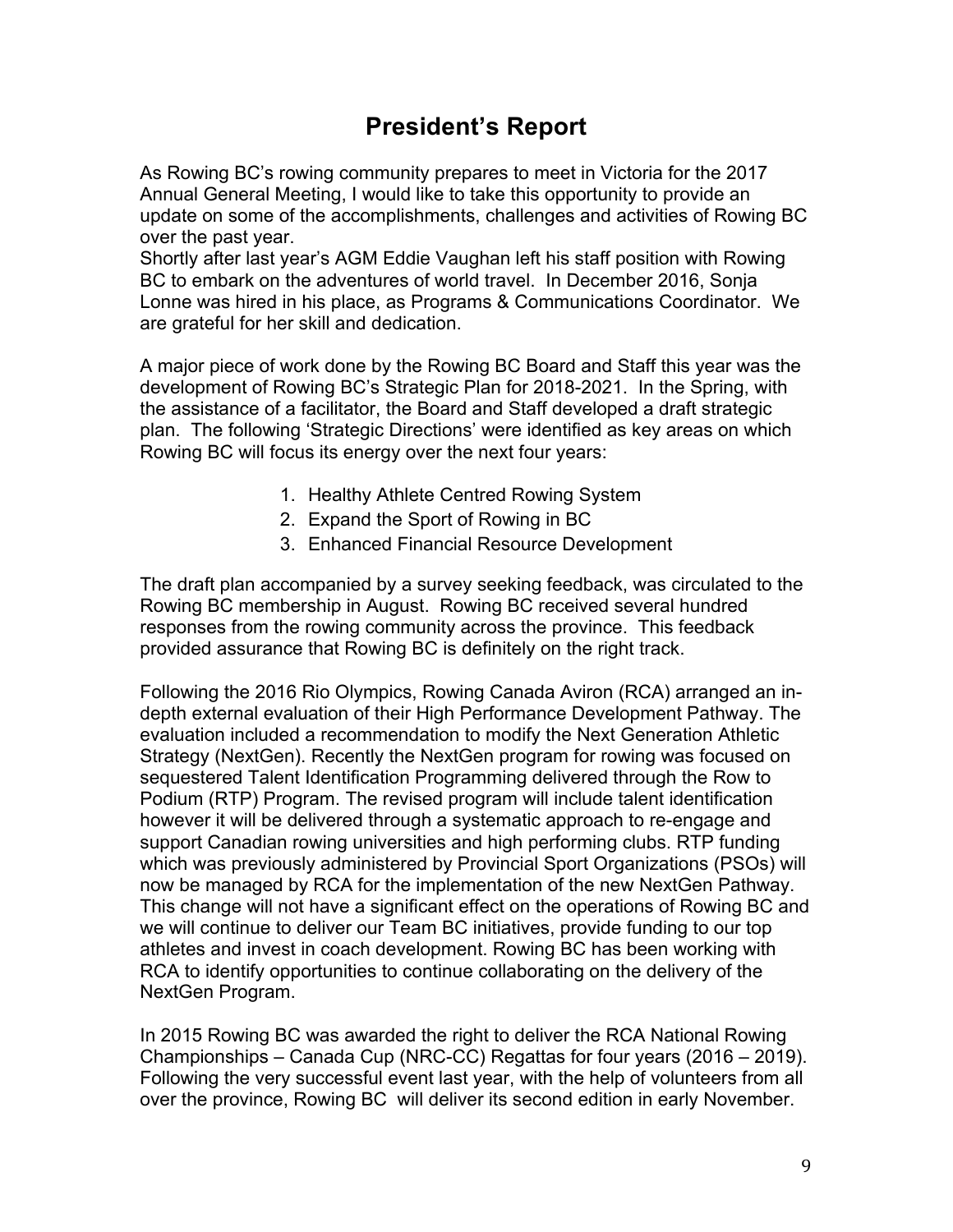Building on the learnings gleaned from last year, this team is positioned to produce another successful event. The NRC-CC Organizing Committee and its team and partners generously give countless hours of their time to ensure the success of these regattas – thank you!

For the sixth time in 51 years, Rowing took the Team of the Year Award at the Annual Sport BC Athlete of the Year Awards Celebration in March. Rowing BC's nomination of Lindsay Jennerich and Patricia Obee (Rio 2016 silver medallists in the lightweight women's double) were winners among a very competitive field. BC had an excellent showing this past summer at the Canada Summer Games Regatta in Kenora, ON, where our young rowers took to the water with skill and determination. Overseen by Rob Richards and led by coaches Stacy Mitchell, Greg Szybka, and Team Manager Teena Schneider, Team BC finished second overall and medalled in every event, with a medal count of 14 (5 Gold, 8 Silver and 1 Bronze).

I would like to extend a special note of appreciation to our Rowing BC Umpires who volunteer their time at more than thirty RCA sanctioned regattas annually. In collaboration with the Local Organizing Committees, the umpires endeavour to provide a safe, fair and fun racing experience for rowing athletes.

A big thank you to the Board of Rowing BC for their hard work over the past year and for their continued support as the new Strategic Plan for 2018 – 2021 is rolled out. With the collaboration of BC member clubs and organizations, Rowing BC is in a good position to deliver on this plan.

As many of you are aware, after 4 years of serving as the Executive Director of Rowing BC, Jennifer Fitzpatrick has accepted a new position with Rowing Canada Aviron as Director of Partnerships and Sport Development. We wish Jennifer the very best as she takes on this exciting new role and we look forward to a continued relationship with her in this role. Rowing BC is currently searching for a new Executive Director who will pick up the reins from Jennifer.

Finally, I would like the thank Jennifer Fitzpatrick and her team; Martin George, Sonja Lonne and Rob Richards for keeping Rowing BC on an even keel throughout the year.

SBDilkinon

Sincerely, Susan Wilkinson President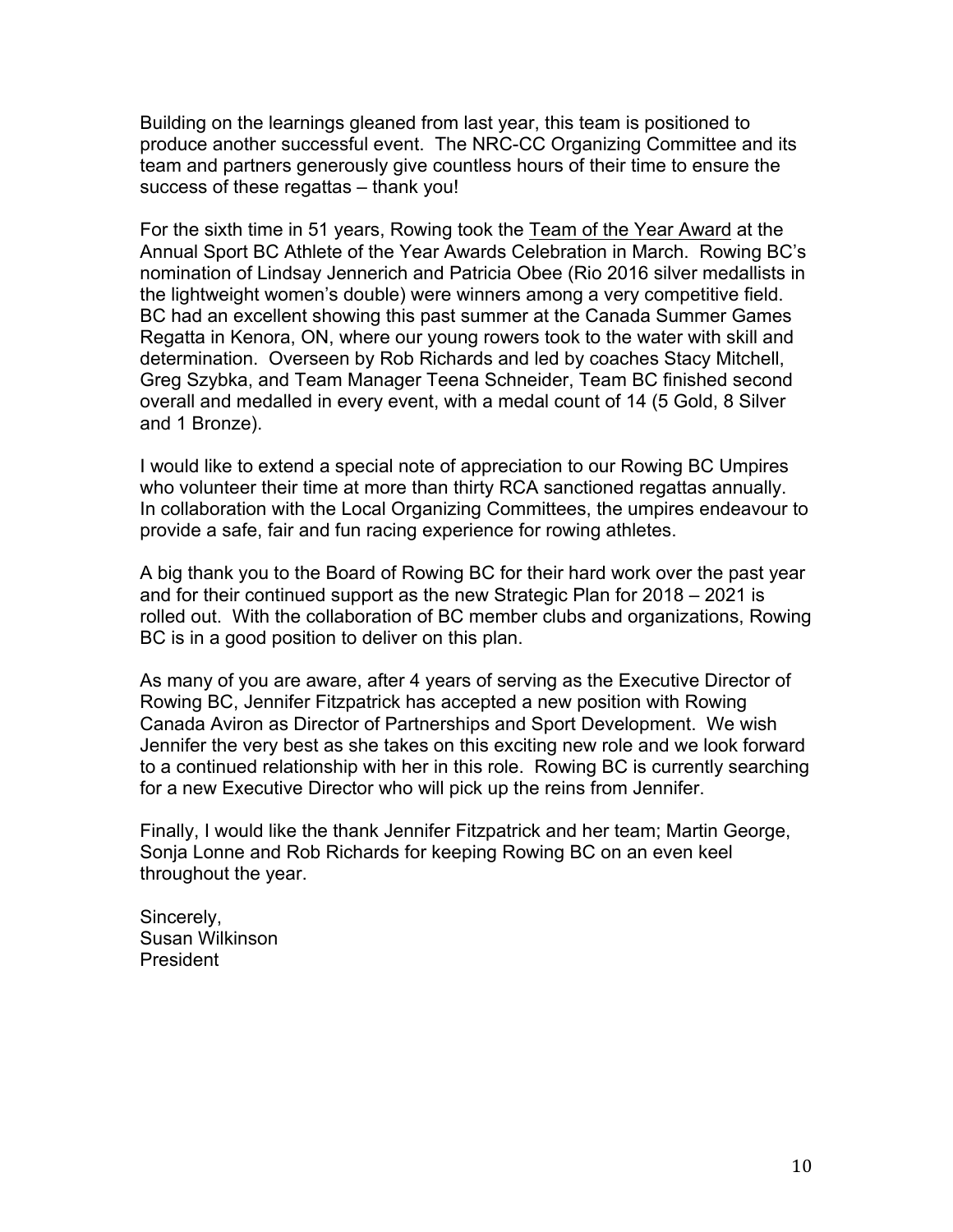# **Treasurer's Report**

The audited financial statements have been circulated for the year ended March 31, 2017. There is a modest deficit due to amortization expenses on assets of rowing equipment.

Rowing BC remains in good standing with all funding bodies.

We continue to be mindful of diversifying our funding sources, so as not to be overly dependent on government funding to maintain our operations.

Sponsorship opportunities continue to be developed through the opportunities surrounding the hosting of the National Rowing Championships and Canada Cup here in BC.

Our membership (annual club fee) and participation fee model will remain the same for 2018. That is, a per-day regatta fee for participants, and annual fees for participant (sport or competitive) membership.

As of April 1, 2018, all regatta entries will now be consolidated within RegattaCentral due to the changes adopted by RCA. We will evaluate the RCA model for this first year of the change, before considering any changes to the Rowing BC model in future years.

Respectfully submitted,

Laurel Glanfield **Treasurer**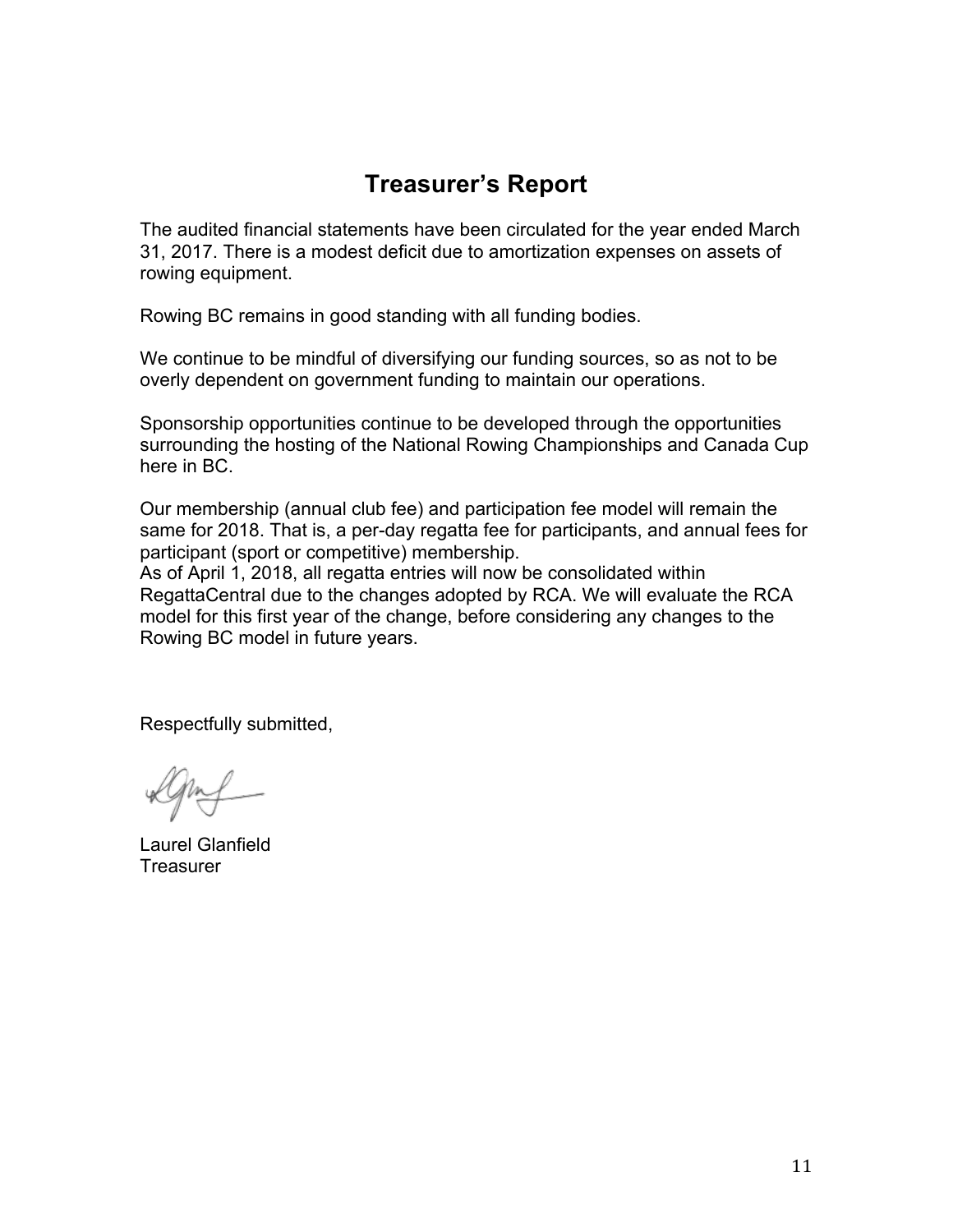Financial Statements Year Ended March 31, 2017 and Auditors' Report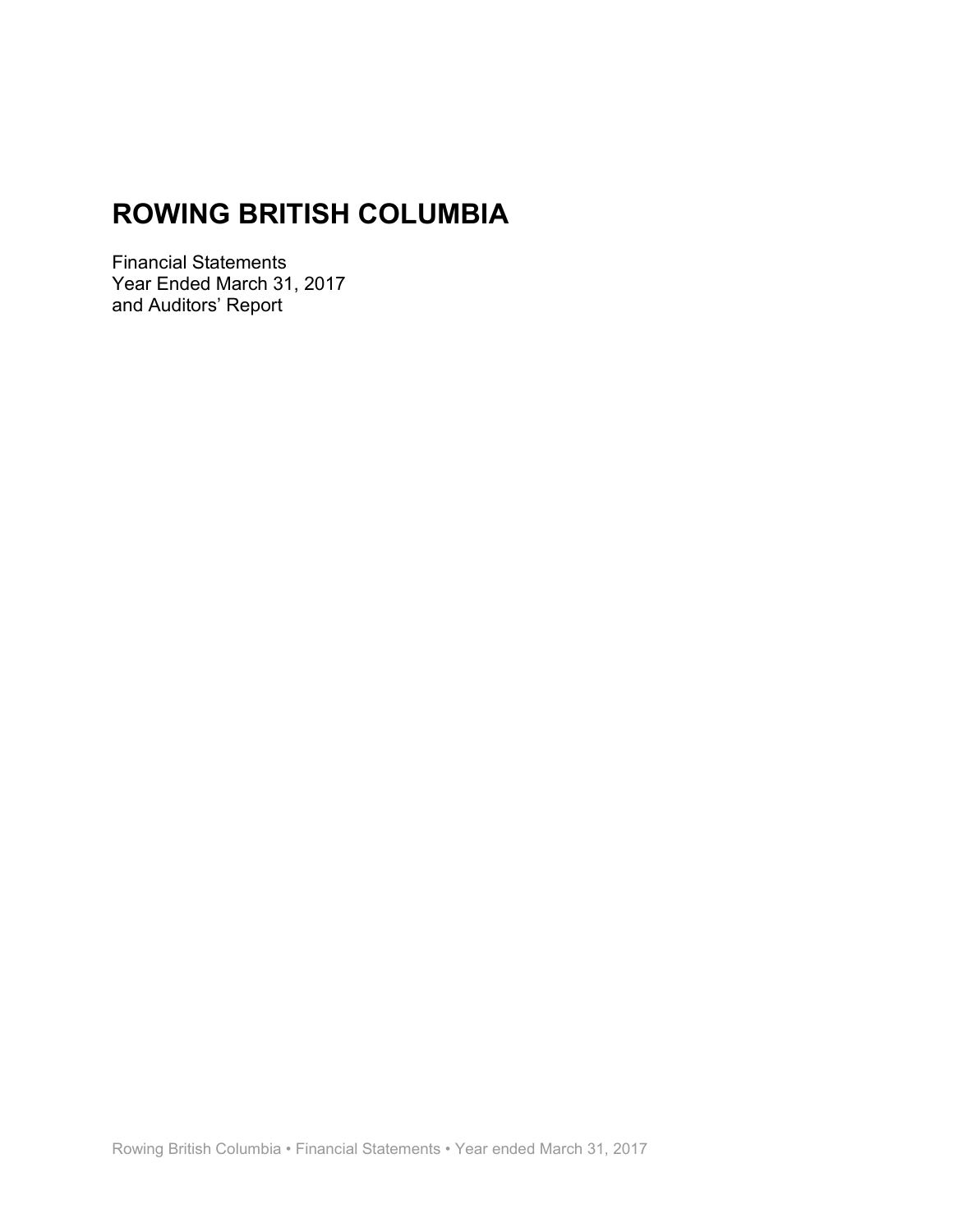Statement of Financial Position As at March 31, 2017

|                                          | 2017          |                | 2016    |
|------------------------------------------|---------------|----------------|---------|
| <b>ASSETS</b>                            |               |                |         |
| <b>Current</b>                           |               |                |         |
| Cash                                     | \$<br>88,735  | $\mathfrak{L}$ | 106,802 |
| Cash - restricted (Note 4)               | 71,357        |                | 90,783  |
| Term deposits                            | 50,000        |                | 50,000  |
| Accounts receivable                      | 5,651         |                | 17,120  |
| Prepaid expenses                         | 13,807        |                | 19,736  |
|                                          | 229,550       |                | 284,441 |
|                                          |               |                |         |
| Capital assets (Note 5)                  | 80,117        |                | 64,641  |
|                                          | \$<br>309,667 | \$             | 349,082 |
|                                          |               |                |         |
| <b>LIABILITIES</b>                       |               |                |         |
| <b>Current</b>                           |               |                |         |
| Accounts payable and accrued liabilities | \$<br>9,019   | \$             | 17,270  |
| Deferred receipts (Note 6)               | 68,896        |                | 84,423  |
|                                          | 77,915        |                | 101,693 |
|                                          |               |                |         |
| <b>NET ASSETS</b>                        |               |                |         |
| Investment in capital assets             | 80,117        |                | 64,641  |
| Restricted net assets                    |               |                |         |
| Legacy fund                              | 22,547        |                | 22,547  |
| Row to Podium                            |               |                | 13,189  |
| Unrestricted net assets                  | 129,088       |                | 147,012 |
|                                          | 231,752       |                | 247,389 |
|                                          | \$<br>309,667 | \$             | 349,082 |

Operations (Note 1) Economic Dependence (Note 7) Commitments (Note 8)

The accompanying notes are an integral part of these financial statements.

# **APPROVED BY THE BOARD**

Director SPADilkiner **Director**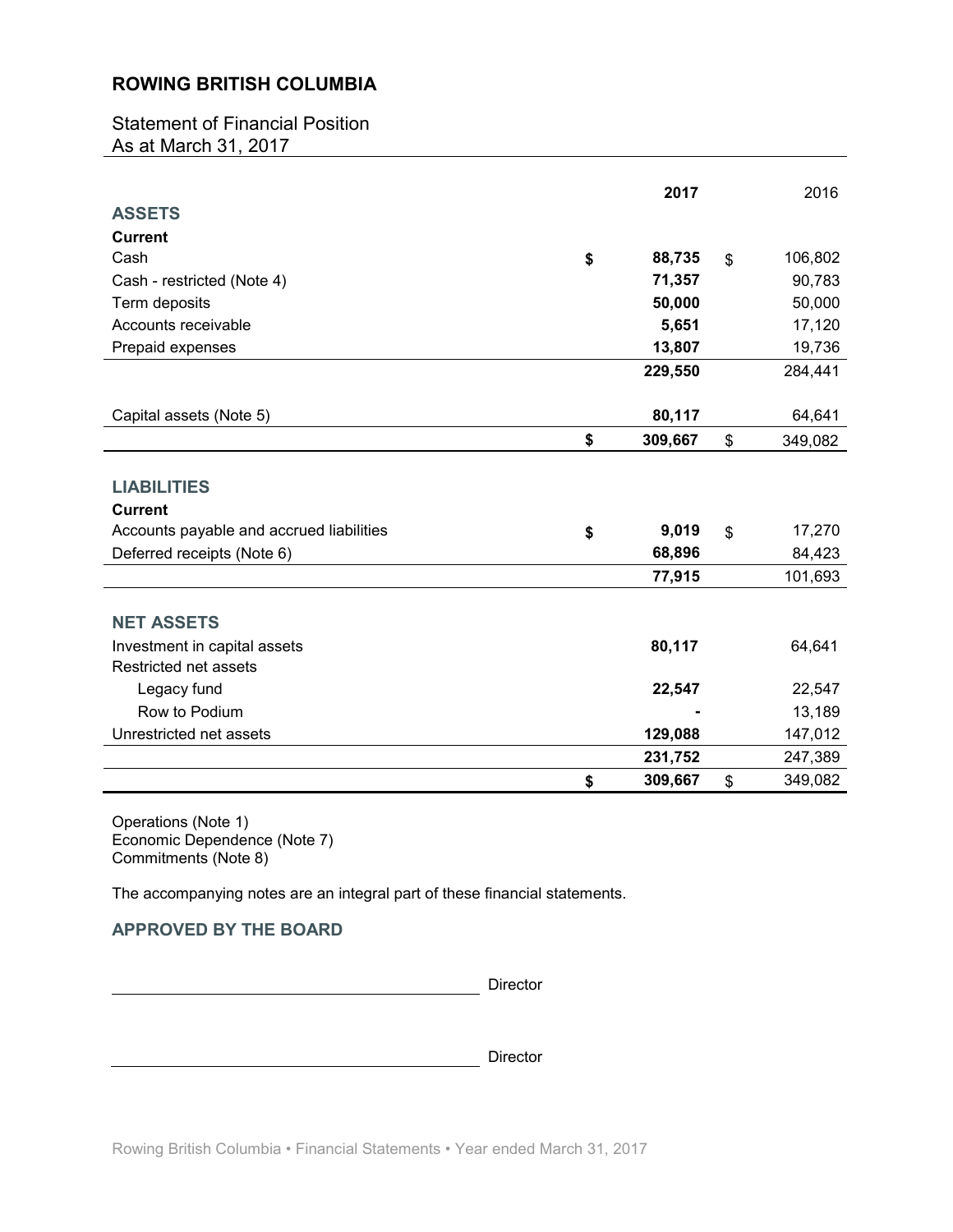Statement of Operations Year Ended March 31, 2017

|                                                 | 2017          |     | 2016      |
|-------------------------------------------------|---------------|-----|-----------|
| <b>RECEIPTS</b>                                 |               |     |           |
| Government funding                              | \$<br>297,185 | \$. | 257,838   |
| Partner contributions and other grants          | 66,058        |     | 17,820    |
| Self-generated revenue                          |               |     |           |
| Administration and other income                 | 16,381        |     | 7,227     |
| Athlete development and high performance        | 11,960        |     | 7,834     |
| Coaching and leadership development             | 11,000        |     | 19,512    |
| Competition, safety and risk management         | 51,422        |     | 70,360    |
| Event income                                    | 57,431        |     |           |
| Member services                                 | 52,410        |     | 50,060    |
|                                                 | 563,847       |     | 430,651   |
|                                                 |               |     |           |
| <b>EXPENDITURES</b>                             |               |     |           |
| Amortization of capital assets                  | 33,144        |     | 40,377    |
| Athlete development and high performance        | 119,135       |     | 113,867   |
| Board and committee meetings                    | 11,563        |     | 10,829    |
| Business and fees                               | 15,486        |     | 17,656    |
| Coaching and leadership development             | 5,617         |     | 4,481     |
| Competition, safety and risk management         | 23,914        |     | 24,050    |
| Event expenses                                  | 59,404        |     |           |
| Office, administration and marketing            | 46,698        |     | 33,755    |
| Salaries and wages                              | 264,523       |     | 227,559   |
|                                                 | 579,484       |     | 472,574   |
| <b>DEFICIENCY OF RECEIPTS OVER EXPENDITURES</b> | (15, 637)     |     | (41, 923) |
| <b>NET ASSETS, Beginning of Year</b>            | 247,389       |     | 289,312   |
| <b>NET ASSETS, End of Year</b>                  | \$<br>231,752 | \$  | 247,389   |

The accompanying notes are an integral part of these financial statements.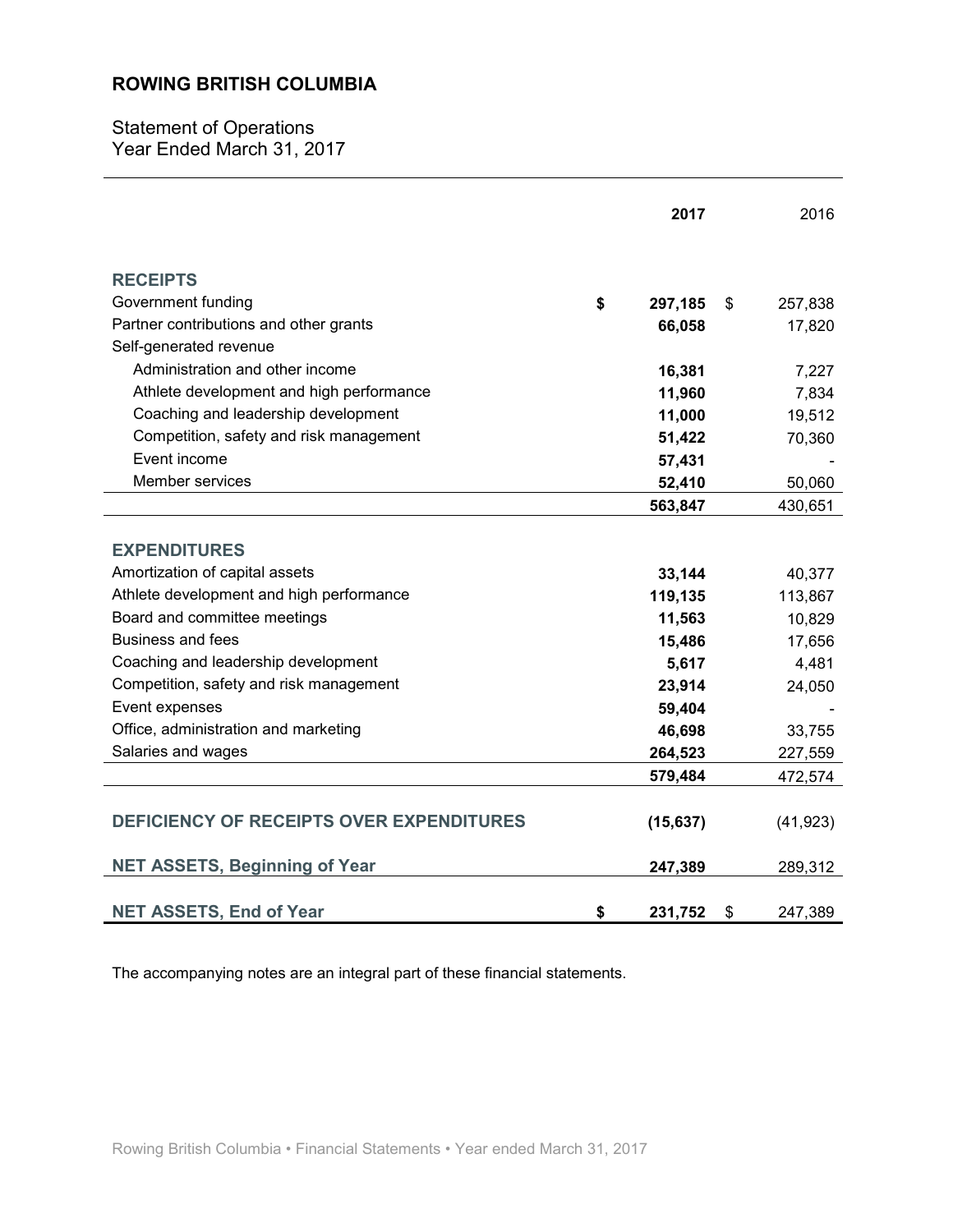Statement of Changes in Net Assets Year Ended March 31, 2017

|                                          | Invested in<br>Capital<br><b>Assets</b> | Legacy<br>Fund -<br>restricted | Row to<br>Podium -<br>restricted |   | <b>Unrestricted</b> | 2017      |   | 2016      |
|------------------------------------------|-----------------------------------------|--------------------------------|----------------------------------|---|---------------------|-----------|---|-----------|
| <b>NET ASSETS, Beginning of Year</b>     | 64,641                                  | 22.547                         | \$<br>13,189                     | S | 147,012             | 247,389   | S | 289,312   |
| Deficiency of receipts over expenditures | $\overline{\phantom{0}}$                | ٠                              | (13, 189)                        |   | (2, 448)            | (15, 637) |   | (41, 923) |
| Net investment in capital assets         | 15.476                                  |                                |                                  |   | (15, 476)           |           |   | $\sim$    |
| <b>NET ASSETS, End of Year</b>           | 80,117                                  | 22.547                         |                                  |   | 129.088             | 231,752   |   | 247,389   |

The accompanying notes are an integral part of these financial statements.

Rowing British Columbia • Financial Statements • Year ended March 31, 2017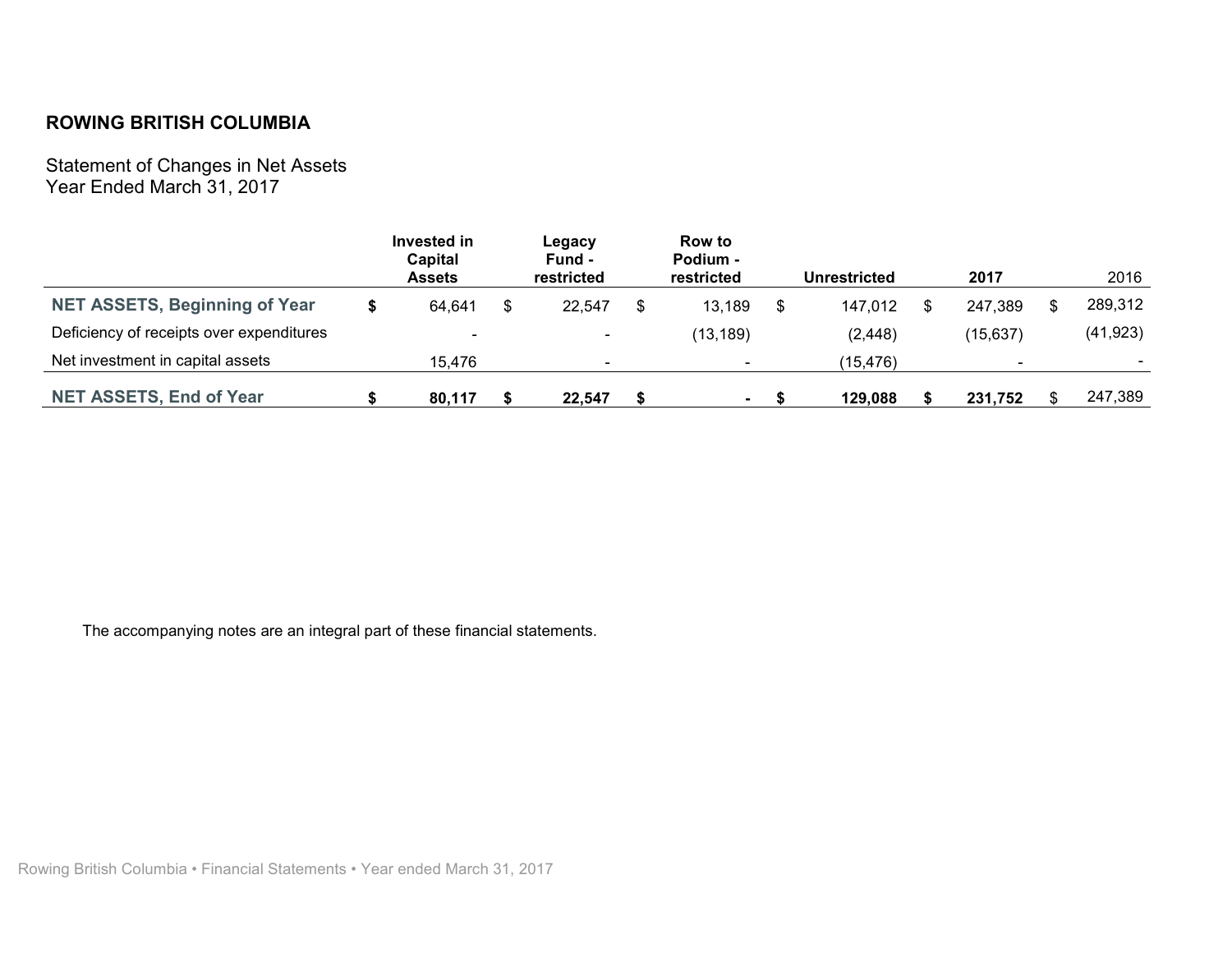Statements of Cash Flows Year Ended March 31, 2017

| <b>Cash Flows From (Used In) Operating Activities</b> | 2017            | 2016            |
|-------------------------------------------------------|-----------------|-----------------|
| Deficiency of receipts over expenditures              | \$<br>(15, 637) | \$<br>(41, 923) |
| Items not involving the use of cash for operations:   |                 |                 |
| Amortization of capital assets                        | 33,144          | 40,377          |
|                                                       | 42,954          | (1,546)         |
| Change in non-cash working capital items              |                 |                 |
| Accounts receivable                                   | 11,469          | 12,500          |
| Prepaid expenses                                      | 5,929           | 11,435          |
| Accounts payable and accrued liabilities              | (8, 251)        | (32, 365)       |
| Deferred receipts                                     | (15, 527)       | (7,076)         |
|                                                       | 11,127          | (17, 052)       |
| <b>Cash Flows From (Used In) Investing Activities</b> |                 |                 |
| Purchase of capital assets                            | (48, 620)       | (5,097)         |
|                                                       |                 |                 |
| <b>DECREASE IN CASH</b>                               | (37, 493)       | (22, 149)       |
| <b>CASH AND TERM DEPOSITS, Beginning of Year</b>      | 247,585         | 269,734         |
|                                                       |                 |                 |
| <b>CASH AND TERM DEPOSITS, End of Year</b>            | \$<br>210,092   | \$<br>247,585   |
|                                                       |                 |                 |
| Cash and term deposits consist of:                    |                 |                 |
| Cash                                                  | \$<br>88,735    | \$<br>106,802   |
| Cash - restricted (Note 4)                            | 71,357          | 90,783          |
| Term deposits                                         | 50,000          | 50,000          |
|                                                       | \$<br>210,092   | \$<br>247,585   |
|                                                       |                 |                 |
| <b>Supplemental cash flow information</b>             |                 |                 |
| Interest received                                     | \$<br>359       | \$<br>423       |

The accompanying notes are an integral part of these financial statements.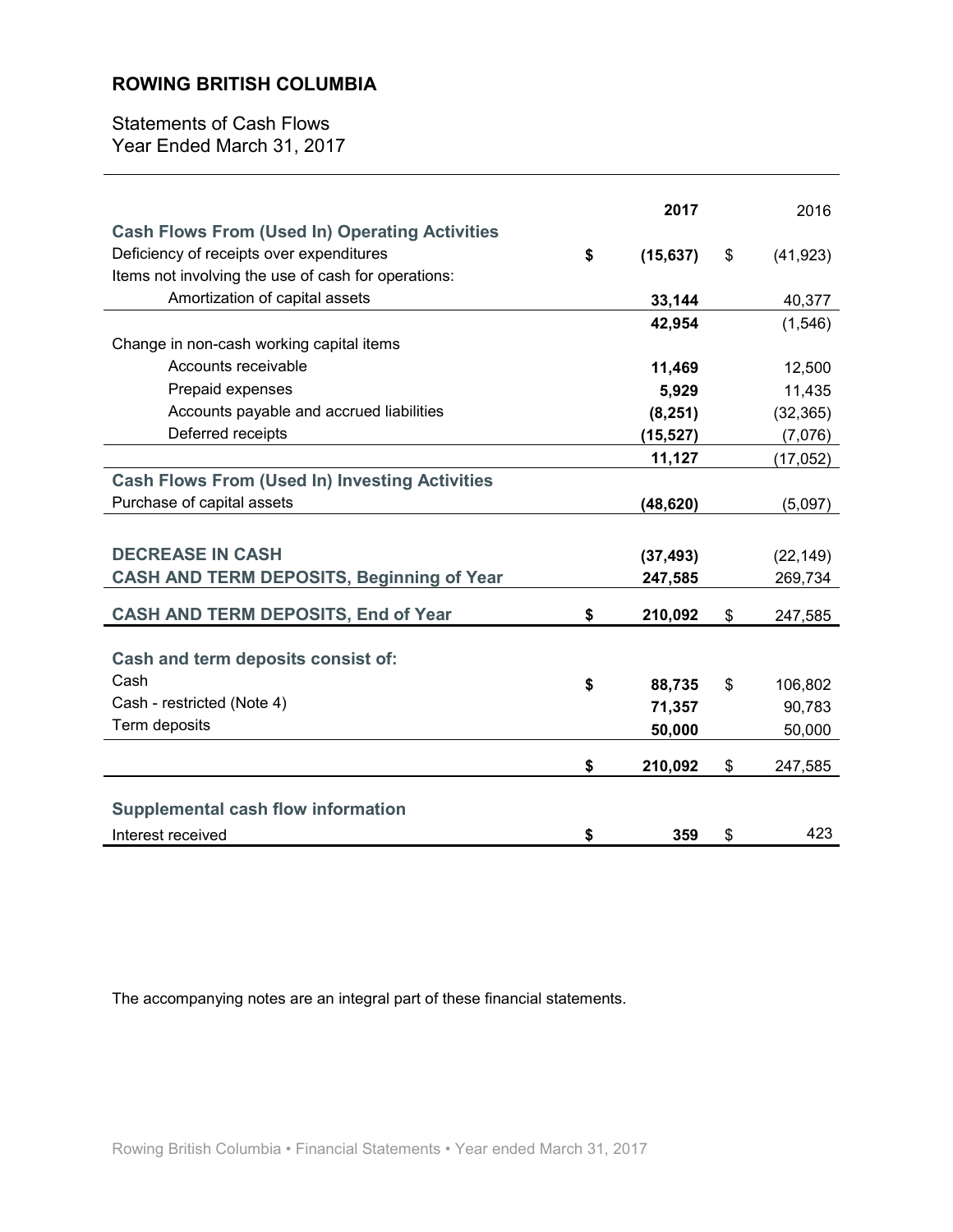Notes to the Financial Statements March 31, 2017

# **1. OPERATIONS**

Rowing British Columbia (the "Society") was incorporated under the Society Act of British Columbia. The purposes of the Society are:

- To coordinate, promote, and assist rowing, and any organizations interested in rowing, in the Province of British Columbia;
- To take all appropriate and desirable action to regulate the sport of rowing throughout British Columbia for its members in accordance with the bylaws, policies, rules and regulations of the Society and, where applicable, Rowing Canada Aviron, and respond to recommendations and rules as may from time to time be presented by affiliated regulatory agencies;
- For the further attainment of the above purposes to collect or raise in any manner whatsoever and to distribute from time to time moneys to any such organization or organizations; and
- Upon the winding-up or dissolution of the Society, any surplus funds remaining shall be given or transferred to organizations promoting interest in or development of the health and welfare of the public, as may be determined by the members of the Society.

# **2. BASIS OF PRESENTATION**

# **Statement of Compliance**

These financial statements have been prepared in accordance with Canadian Accounting Standards for Not-for-Profit Organizations ("ASNPO").

# **Basis of Presentation**

These financial statements have been prepared on the historical cost basis, except for certain financial instruments which are measured at fair value, as explained in the accounting policies set out in Note 3.

# **3. SIGNIFICANT ACCOUNTING POLICIES**

# **Accounting Estimates and Judgments**

The preparation of these financial statements requires management to make estimates and judgments and to form assumptions that affect the reported amounts and other disclosures in these financial statements. The estimates and associated assumptions are based on historical experience and various other factors that are believed to be reasonable under the circumstances. The results of these assumptions form the basis of making the judgments about carrying values of assets and liabilities that are not readily apparent from other sources. Actual results may differ from these estimates under different assumptions and conditions.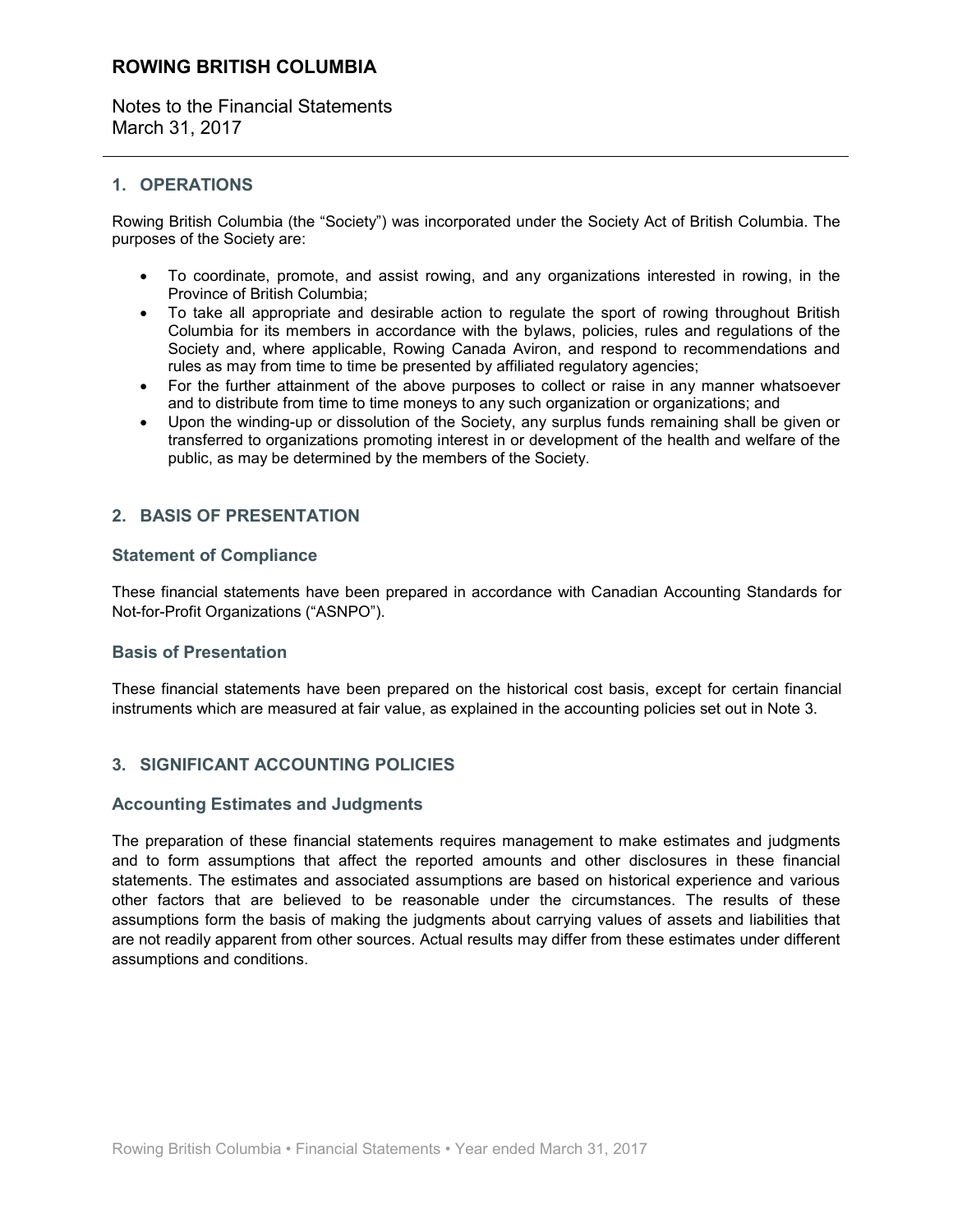Notes to the Financial Statements March 31, 2017

# **3. SIGNIFICANT ACCOUNTING POLICIES (continued)**

# **Accounting Estimates and Judgments**

The estimates and underlying assumptions are reviewed on an ongoing basis. Revisions to accounting estimates are recognized in the period in which the estimate is revised if the revision affects only that period or in the period of the revision and further periods if the review affects both current and future periods.

Critical accounting estimates are estimates and assumptions made by management that may result in material adjustments to the carrying amount of assets and liabilities within the next financial year. Critical estimates used in the Society's preparation of these financial statements include, among others, the recoverability of accounts receivable, impairment of capital assets and estimation of accrued liabilities.

Critical accounting judgments are accounting policies that have been identified as being complex or involving subjective judgments or assessments. Critical accounting judgments used by the Society include the estimated useful life and future operating results from capital assets.

### **Cash and Term Deposits**

Cash and term deposits consist of cash balances and investments in highly liquid, short-term deposits at a major Canadian financial institution.

#### **Restricted Cash**

Cash contributions which are reserved for future expenditures are classified as restricted cash. Internally restricted cash is composed of amounts reserved for specific future awards or administration costs.

#### **Financial Assets and Liabilities**

The Society's financial instruments are cash and term deposits, accounts receivable and accounts payable and accrued liabilities. Cash and term deposits are measured at fair value; all other financial instruments are measured at amortized cost which approximates their fair values.

Transaction costs directly attributable to the acquisition or issue of a financial asset or financial liability that will be measured subsequently at amortized cost are added to the carrying amount of the financial asset or financial liability.

#### **Capital Assets**

Capital assets are recorded at cost and amortized over the estimated useful life using the following methods and annual rates:

| Office equipment | 30%     | Declining balance method |
|------------------|---------|--------------------------|
| Rowing equipment | 3 years | Straight-line method     |
| Umpire equipment | 3 years | Straight-line method     |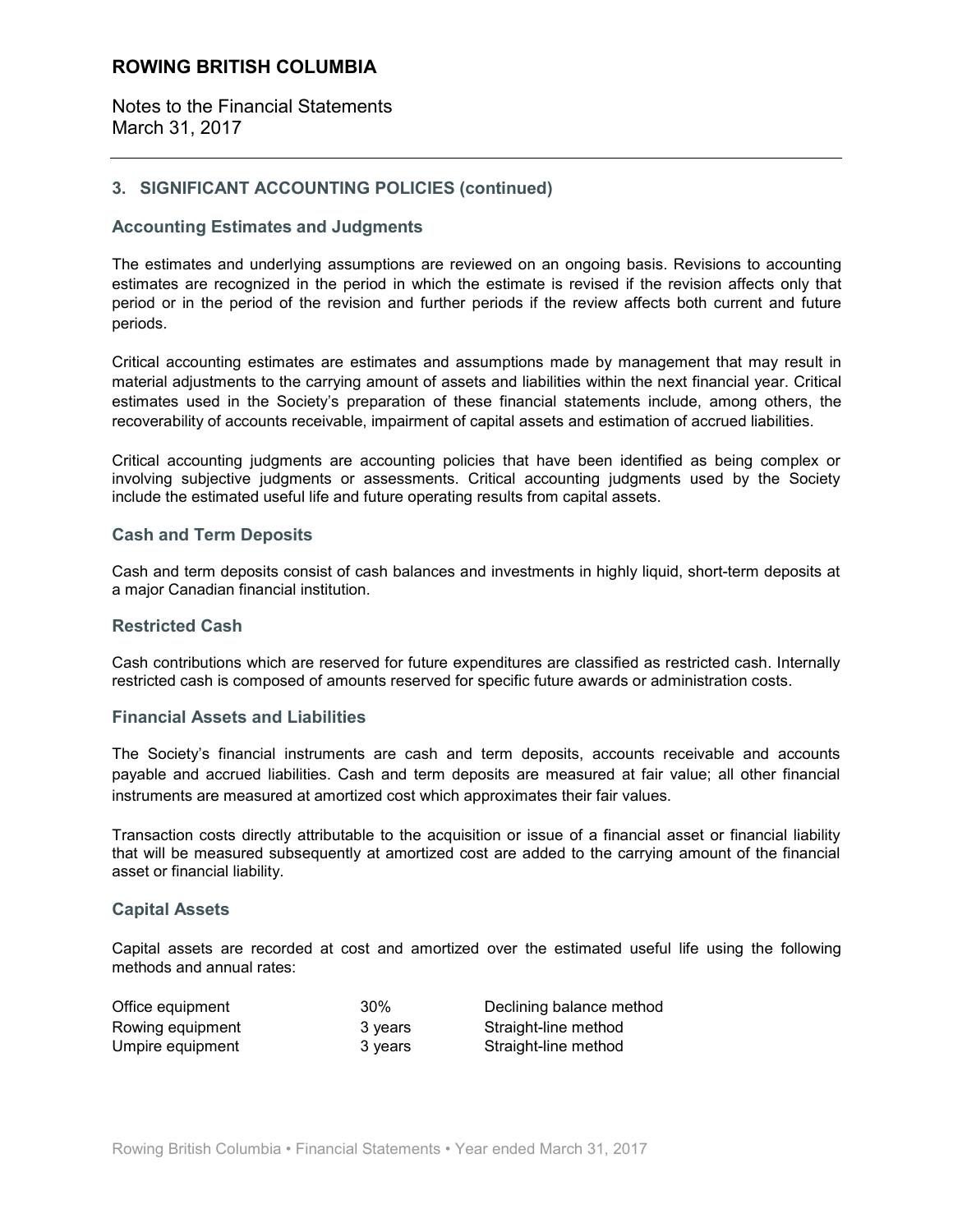Notes to the Financial Statements March 31, 2017

# **3. SIGNIFICANT ACCOUNTING POLICIES (continued)**

# **Recognition of Receipts**

The Society follows the deferral method for accounting for contributions.

Restricted contributions are deferred and recognized in the year in which the related eligible expenditures are incurred by the Society. Restricted contributions related to the purchase of equipment are recognized on the same basis as the amortization of the assets acquired.

Unrestricted contributions are recognized when received or receivable, if the amount can be reasonably estimated and collection is reasonably assured, and in the year in which the related expenditures are incurred.

# **Contributed Services**

Volunteers contribute an undetermined number of hours annually to assist the Society in carrying out its activities. Contributed services are not recorded in the financial statements because of the difficulty in determining the time spent by volunteers and the fair value of their services.

#### **Income Taxes**

The Society, as a non-profit organization, is not subject to Federal or Provincial income taxes.

# **4. RESTRICTED CASH**

Restricted cash represents cash restricted for the purchase of capital assets, grants received for specific purposes from the B.C. Gaming Policy and Enforcement Branch of the B.C. Government (the "Gaming Fund") and other funding organizations, cash collected on behalf of other organizations and funds which are restricted by the Board of Directors ("internally restricted funds"). Disbursements of funds received from the Gaming Fund are restricted to expenditures set out in the Community Gaming Grant agreement. The Legacy Fund is an internally restricted fund established by the Board to restrict the use of funds received from the sale of the starting bridge and other used equipment for equipment replacement.

Restricted cash consists of:

|                                                                                          | 2017                       | 2016                       |
|------------------------------------------------------------------------------------------|----------------------------|----------------------------|
| Row to Podium Project<br>Legacy Fund<br>Gaming Fund and other deferred receipts (Note 6) | $\sim$<br>22,547<br>48.810 | 13,189<br>22.547<br>55,047 |
|                                                                                          | 71.357                     | 90,783                     |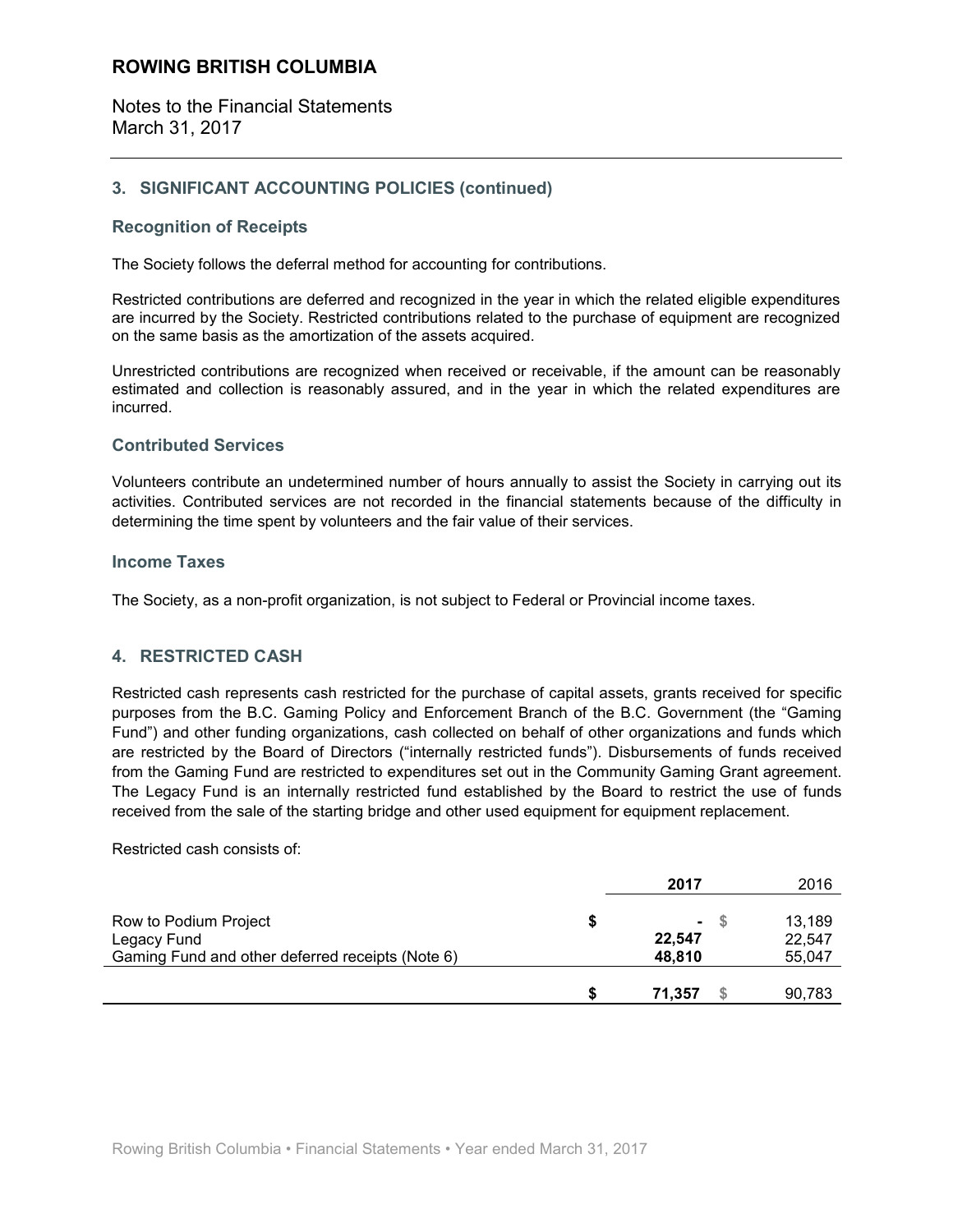Notes to the Financial Statements March 31, 2017

# **5. CAPITAL ASSETS**

|                                |         | 2017                        |                          |              | 2016                        |                   |
|--------------------------------|---------|-----------------------------|--------------------------|--------------|-----------------------------|-------------------|
|                                | Cost    | Accumulated<br>Amortization | <b>Net Book</b><br>Value | Cost         | Accumulated<br>Amortization | Net Book<br>Value |
| Office equipment<br>Rowing and | 14,632  | 10.176                      | 4.456                    | \$<br>12.369 | \$<br>8.731                 | \$<br>3,638       |
| umpire equipment               | 322,445 | 246.784                     | 75,661                   | 244.850      | 183.847                     | 61,003            |
|                                | 337,077 | 256.960                     | 80,117                   | 257.219      | \$<br>192.578               | \$<br>64,641      |

# **6. DEFERRED RECEIPTS**

|                                          | 2016<br>Deferred<br>Contributions | Receipts | Eligible<br>Expenditures | 2017<br><b>Deferred</b><br><b>Contributions</b> |
|------------------------------------------|-----------------------------------|----------|--------------------------|-------------------------------------------------|
| ViaSport - Participation Sport           |                                   |          |                          |                                                 |
| Funding: Improving Performance           | \$<br>12,862 \$                   |          | 12,862<br>\$             | \$                                              |
| ViaSport - Team BC Program               | 16,514                            |          | 16,514                   |                                                 |
| ViaSport - Core Contribution             |                                   | 135,235  | 115,235                  | 20,000                                          |
| ViaSport - Enhanced Excellence           |                                   | 100,000  | 99,914                   | 86                                              |
| ViaSport - Hosting Grant                 |                                   | 5,000    | 5,000                    |                                                 |
| <b>Total ViaSport</b>                    | 29,376                            | 240,235  | 249,525                  | 20,086                                          |
|                                          |                                   |          |                          |                                                 |
| Gaming Fund 2016 - Youth                 |                                   |          |                          |                                                 |
| Rowing Program; Volunteer                |                                   |          |                          |                                                 |
| Safety Officials Program; Para           |                                   |          |                          |                                                 |
| Rowing Program<br>Rowing Canada Aviron - | 24,216                            | 46,195   | 52,660                   | 17,751                                          |
| Periodization Planning and               |                                   |          |                          |                                                 |
| Model Calendar LTAD Project              | 3,069                             |          | 3,069                    |                                                 |
| Rowing Canada Aviron -                   |                                   |          |                          |                                                 |
| Recruitment and Engagement               |                                   |          |                          |                                                 |
| <b>Project and Para Athlete</b>          | 488                               |          | 486                      | $\overline{2}$                                  |
| Rowing Canada Aviron and                 |                                   |          |                          |                                                 |
| Canadian Sport Institute Pacific -       |                                   |          |                          |                                                 |
| Summer NextGen                           | 27,274                            | 20,000   | 28,717                   | 18,557                                          |
| <b>Tourism Burnaby</b>                   |                                   | 25,000   | 12,500                   | 12,500                                          |
| Rowing Canada Aviron PPSFP               |                                   | 207      | 207                      |                                                 |
| Coaching Association of Canada -         |                                   |          |                          |                                                 |
| Coach Development Workshop               |                                   |          |                          |                                                 |
| Grant                                    |                                   | 1,500    | 1,500                    |                                                 |
| Coaching Association of Canada -         |                                   |          |                          |                                                 |
| Coach Developer Grant                    |                                   | 2,600    | 2,600                    |                                                 |
| <b>Total Gaming and Other</b>            | 55,047                            | 95,502   | 101,739                  | 48,810                                          |
| <b>Total Deferred Receipts</b>           | \$<br>84,423 \$                   | 335,737  | \$<br>351,264            | \$<br>68,896                                    |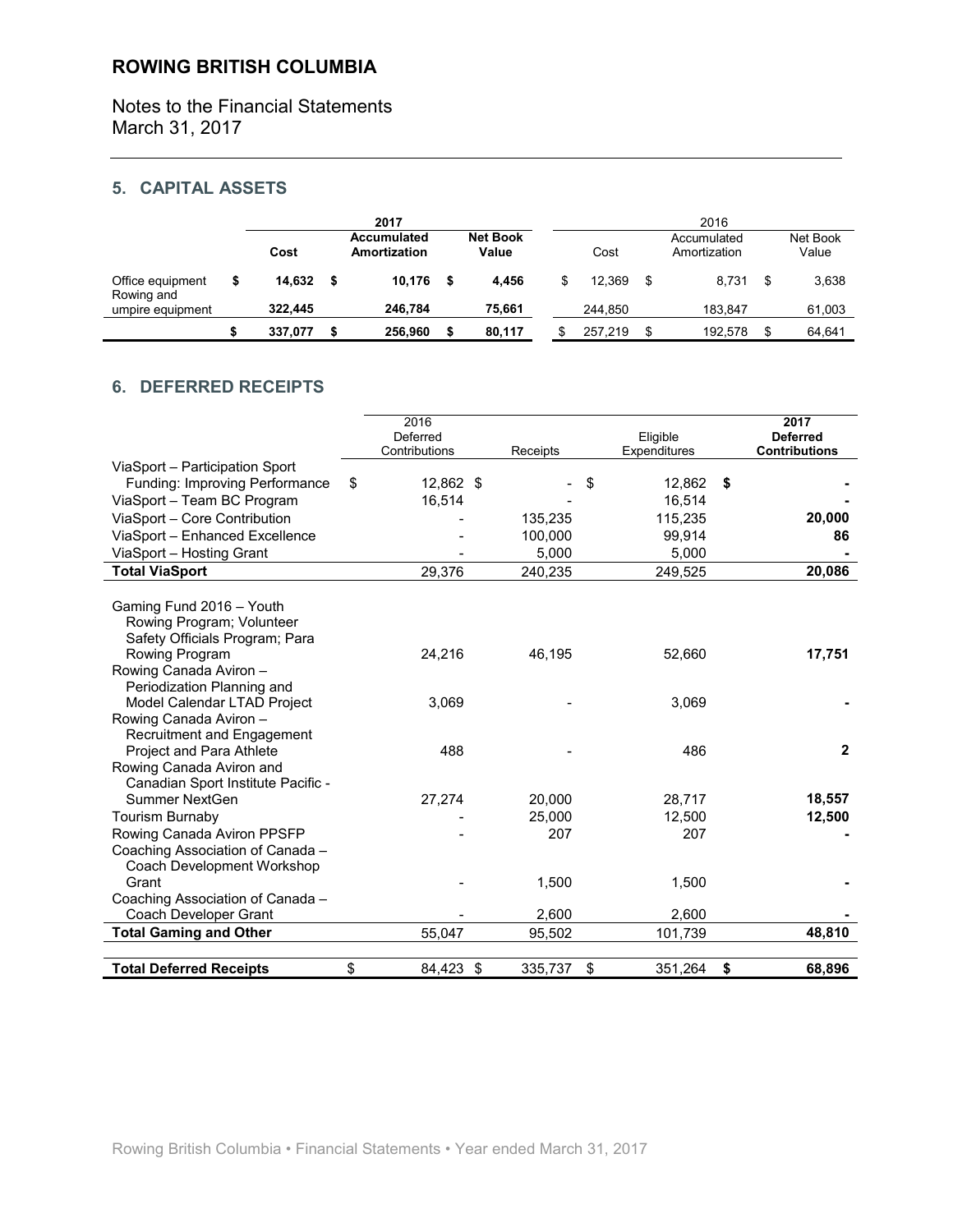Notes to the Financial Statements March 31, 2017

# **7. ECONOMIC DEPENDENCE**

The Society is dependent on continued funding from government agencies in order to maintain its current operating levels. Should these grants not be received, the operations of the Society may be significantly affected.

# **8. COMMITMENTS**

The Society is committed to minimum annual payments of \$14,359 through the 2018 fiscal year for its operating premises.

The Society is committed to contribute \$5,000 each year to Rowing Canada Aviron ("RCA"), toward the hosting of the RCA National Rowing Championship Canada Cup from 2017 to 2020.

# **9. CAPITAL MANAGEMENT**

The Society defines its net assets as its capital for capital management purposes. The Society's capital management objective is to maximize its cash flows from government and partner funding, program fees and memberships in order to maintain sufficient liquidity to fund its programs.The Society monitors and achieves its capital management objective, which is unchanged from prior years, through short and long term budgets and liquidity plans to which it makes changes as required for changes in economic conditions.

# **10. FINANCIAL RISK MANAGEMENT**

The Society's activities expose its financial instruments to a variety of financial risks, which include credit risk, interest rate risk and liquidity risk.

#### **Credit risk**

Credit risk is the risk of an unexpected loss if a customer or third party to a financial instrument fails to meet its contractual obligations and arises from the Society's cash, term deposit and accounts receivable. The Society limits its exposure to credit risk by only holding cash at a major Canadian financial institution and holding only financial instruments of institutions with the highest credit rating. Accounts receivable consist primarily of the goods and services tax refund due from the Government of Canada and amounts due from associated organizations and members. As such, the Society considers this risk to be minimal.

#### **Interest rate risk**

Interest rate risk is the risk that changes in interest rates will affect the fair value or future cash flows from the Society's financial instruments. The Society is exposed from time to time to interest rate risk as a result of holding fixed rate cash equivalent investments. The Society reduces the risk that it will realize a loss as a result of a decline in the fair value of these investments by limiting these investments to highly liquid securities with short-term maturities.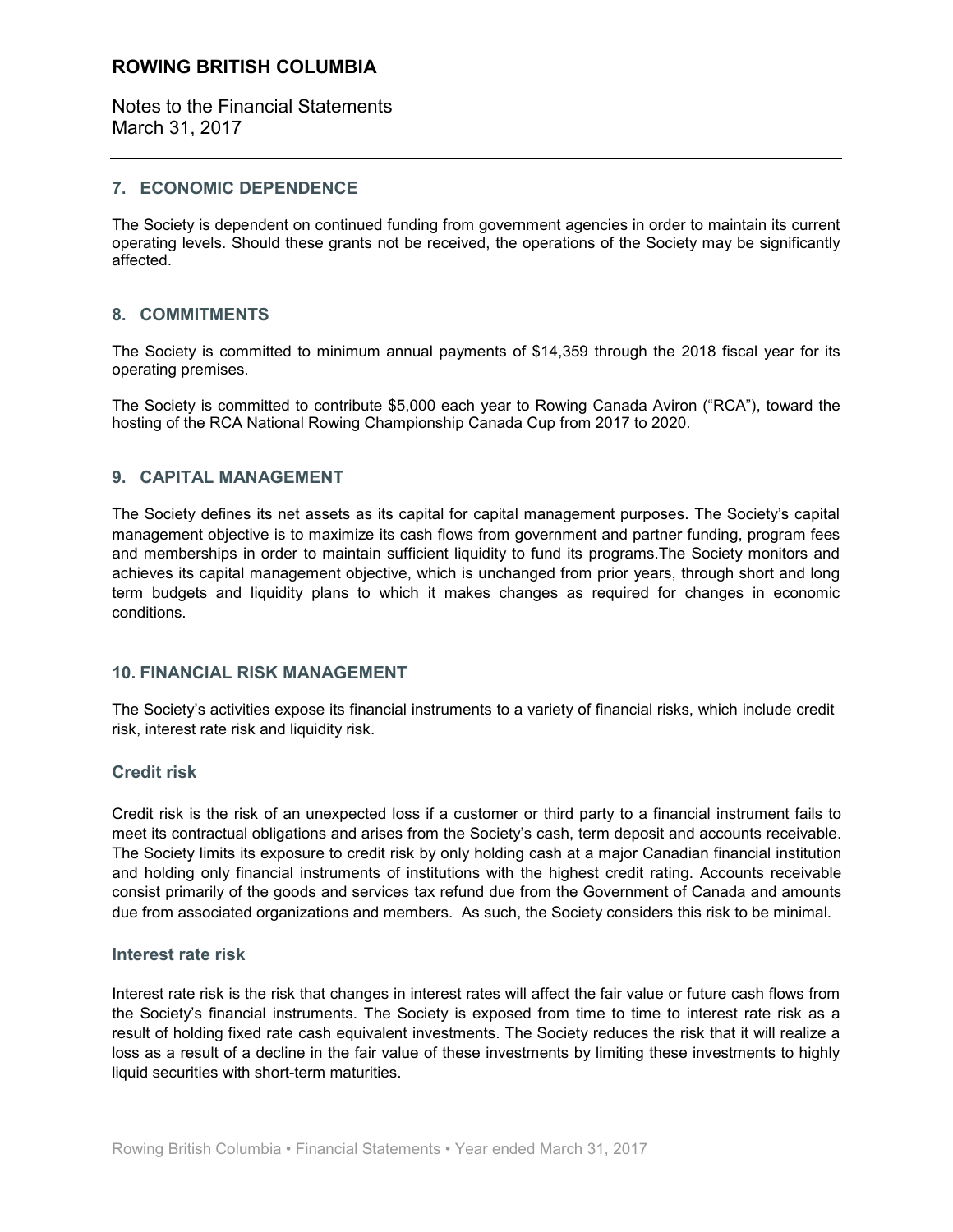Notes to the Financial Statements March 31, 2017

# **10. FINANCIAL RISK MANAGEMENT (continued)**

# **Liquidity risk**

Liquidity risk is the risk that the Society will not be able to meet its financial obligations as they fall due. Accounts payable and accrued liabilities are due within the current operating period. The Society manages liquidity risk through its capital management programs (Note 9).

# **11. COMPARATIVE AMOUNTS**

Comparative amounts for the year ended March 31, 2016 have been reclassified to match the presentation used in the current year.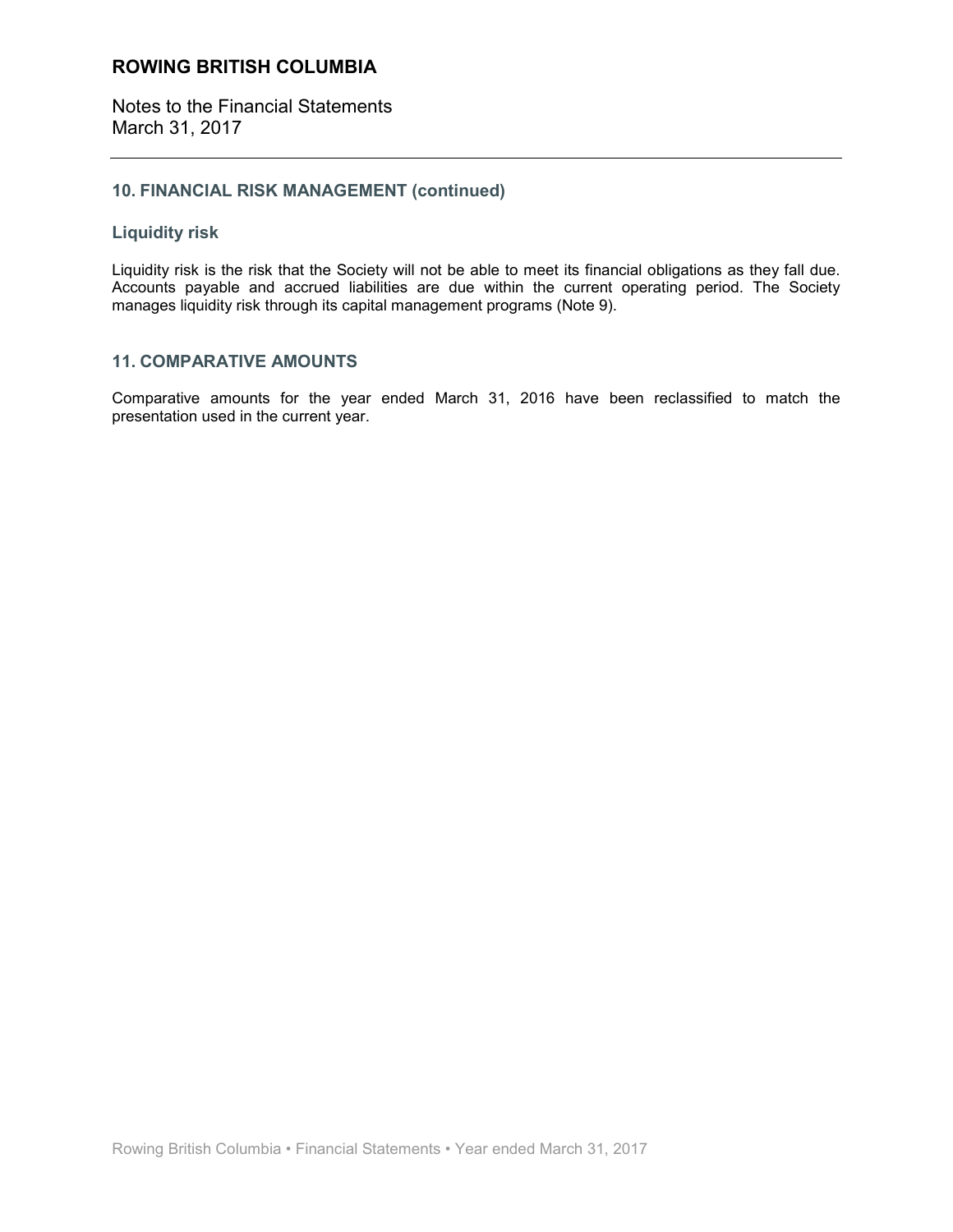# **Rowing BC Constitution and By-Laws Revisions**

The following outlines the revisions that are proposed to the Rowing BC Constitution and By-laws that will be voted on at the Rowing BC 2017 Annual General Meeting:

- 1. Change the title of "Society Act" to "Societies Act". This change is necessary to transition to the new Societies Act.
- 2. Create BY-LAW TWENTY-ONE: DISSOLUTION. Remove Bullet 3 from the Constitution and insert into BY-LAW TWENTY-ONE with the addition of "This provision was previously unalterable under the Society Act". This change is necessary to transition to the new Societies Act.
- 3. Create BY-LAW TWENTY-TWO: MEMBER BENEFIT. Remove Bullet 4 from the Constitution and insert into BY-LAW TWENTY-TWO with the addition of "This provision was previously unalterable under the Society Act". This change is necessary to transition to the new Societies Act.
- 4. Under BY-LAW THIRTEN: VOTING RIGHTS AND PROCEDURES, 13.5i- Proxy Votes, add "named representative" for positions of the member eligible to indicate who is to exercise the proxy. This change is because some of our member organizations do not having a President or Secretary.

| <b>Current</b><br><b>Location/Section</b> | <b>Current Version</b>                                                                                                                                                                                                                                                                         | <b>Proposed</b><br><b>Location/Section</b>  | <b>Proposed Revision</b>                                                                                                                                                                                                                                                                       |
|-------------------------------------------|------------------------------------------------------------------------------------------------------------------------------------------------------------------------------------------------------------------------------------------------------------------------------------------------|---------------------------------------------|------------------------------------------------------------------------------------------------------------------------------------------------------------------------------------------------------------------------------------------------------------------------------------------------|
| Title                                     | Society Act                                                                                                                                                                                                                                                                                    | Title                                       | Societies Act                                                                                                                                                                                                                                                                                  |
| Constitution-3                            | Upon the winding-up or dissolution of<br>the Society, any funds of the Society<br>remaining after the satisfaction of its<br>debts and liabilities shall be given or<br>transferred to such organization or<br>organizations promoting interest in or<br>development of the health and welfare | BY-LAW<br>TWENTY-ONE:<br><b>DISSOLUTION</b> | Upon the winding-up or dissolution of<br>the Society, any funds of the Society<br>remaining after the satisfaction of its<br>debts and liabilities shall be given or<br>transferred to such organization or<br>organizations promoting interest in or<br>development of the health and welfare |

**Table 1.** Current Version and Proposed Revisions to Constitution and By-laws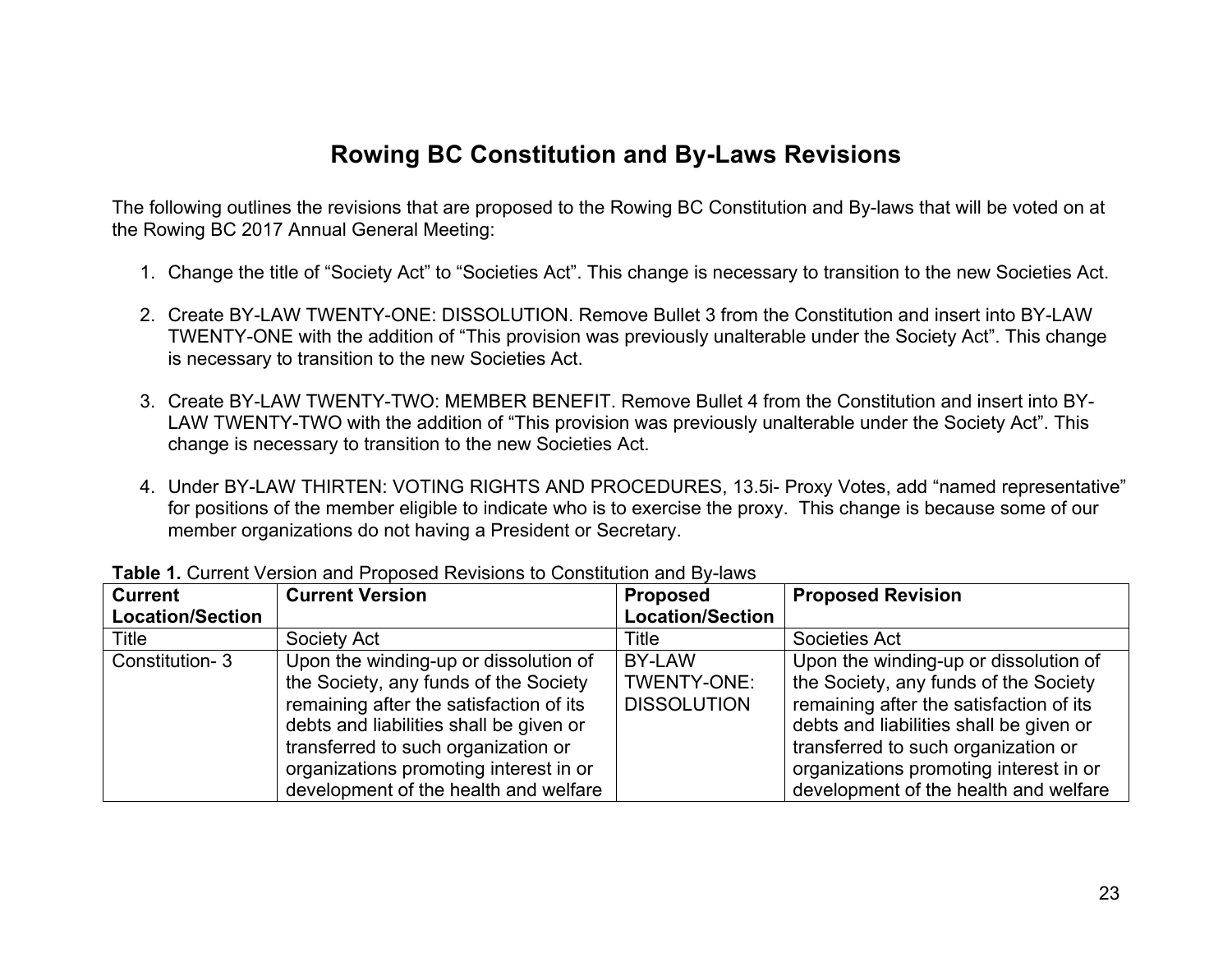|                                                                                                     | of the public, as may be determined by<br>the members of the Society at the time<br>or winding-up or dissolution, and if and<br>so far as effect cannot be given to the<br>foregoing provisions, then such funds<br>shall be given or transferred to some<br>other organization; provided that each<br>organization referred to in this<br>paragraph shall be a charitable<br>organization, a charitable corporation<br>or charitable trust recognized by the<br>Department of National Revenue of<br>Canada as being qualified as such<br>under the provisions of the Income<br>Tax Act of Canada from time to time in<br>effect. |                                                                                              | of the public, as may be determined by<br>the members of the Society at the time<br>or winding-up or dissolution, and if and<br>so far as effect cannot be given to the<br>foregoing provisions, then such funds<br>shall be given or transferred to some<br>other organization; provided that each<br>organization referred to in this<br>paragraph shall be a charitable<br>organization, a charitable corporation<br>or charitable trust recognized by the<br>Department of National Revenue of<br>Canada as being qualified as such<br>under the provisions of the Income Tax<br>Act of Canada from time to time in<br>effect. (This provision was previously<br>unalterable under the Society Act). |
|-----------------------------------------------------------------------------------------------------|------------------------------------------------------------------------------------------------------------------------------------------------------------------------------------------------------------------------------------------------------------------------------------------------------------------------------------------------------------------------------------------------------------------------------------------------------------------------------------------------------------------------------------------------------------------------------------------------------------------------------------|----------------------------------------------------------------------------------------------|----------------------------------------------------------------------------------------------------------------------------------------------------------------------------------------------------------------------------------------------------------------------------------------------------------------------------------------------------------------------------------------------------------------------------------------------------------------------------------------------------------------------------------------------------------------------------------------------------------------------------------------------------------------------------------------------------------|
| Constitution - 4                                                                                    | The activities and purposes of the<br>Society shall be carried on without<br>purpose of gain for its members and<br>income, profits or other accretions to<br>the Society shall be used in promoting<br>the purposes of the Society.                                                                                                                                                                                                                                                                                                                                                                                               | <b>BY-LAW</b><br>TWENTY-TWO:<br><b>MEMBER</b><br><b>BENEFIT</b>                              | The activities and purposes of the<br>Society shall be carried on without<br>purpose of gain for its members and<br>income, profits or other accretions to<br>the Society shall be used in promoting<br>the purposes of the Society. (This<br>provision was previously unalterable<br>under the Society Act).                                                                                                                                                                                                                                                                                                                                                                                            |
| <b>BY-LAW</b><br><b>THIRTEN:</b><br><b>VOTING RIGHTS</b><br><b>AND</b><br><b>PROCEDURES</b><br>13.1 | That a written request signed by the<br>President or Secretary of the member<br>indicating who is to exercise the proxy<br>is received by the Secretary prior to<br>the meeting.                                                                                                                                                                                                                                                                                                                                                                                                                                                   | BY-LAW<br><b>THIRTEN:</b><br><b>VOTING RIGHTS</b><br><b>AND</b><br><b>PROCEDURES</b><br>13.1 | That a written request signed by the<br>President or Secretary or a named<br>representative of the member<br>indicating who is to exercise the proxy<br>is received by the Secretary prior to the<br>meeting.                                                                                                                                                                                                                                                                                                                                                                                                                                                                                            |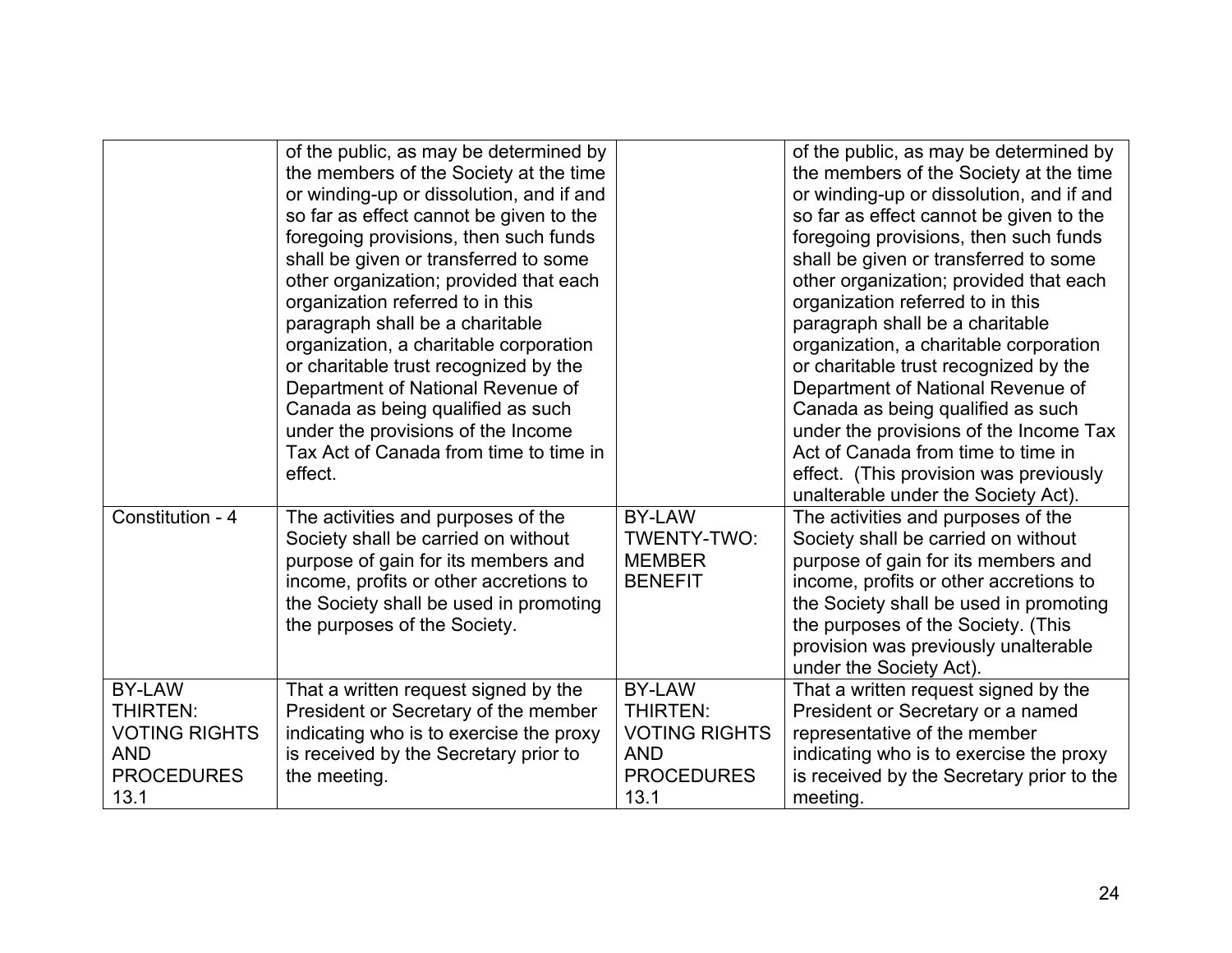SOCIETIES ACT

# **CONSTITUTION**

- 1. The name of the Society is ROWING BRITISH COLUMBIA.
- 2. The purposes of the Society are:
	- (a) To coordinate, promote, and assist rowing and any organization or organizations interested in rowing in the Province of British Columbia;
		- (a.1) To take all appropriate and desirable action to regulate the sport of rowing throughout British Columbia for its members in accordance with the bylaws, policies, rules and regulations of the Society and, where applicable, Rowing Canada Aviron and respond to recommendations and rules as may from time to time be presented by affiliated regulatory agencies.
	- (b) For the attainment of the above purposes to acquire, accept, solicit or receive by purchase, lease, contract, donation legacy, gift, grant, bequest or otherwise any kind of real or personal property or chooses in action
	- (c) For the further attainment of the above purposes to collect or raise in any manner whatsoever and to distribute from time to time moneys to any such organization or organizations.

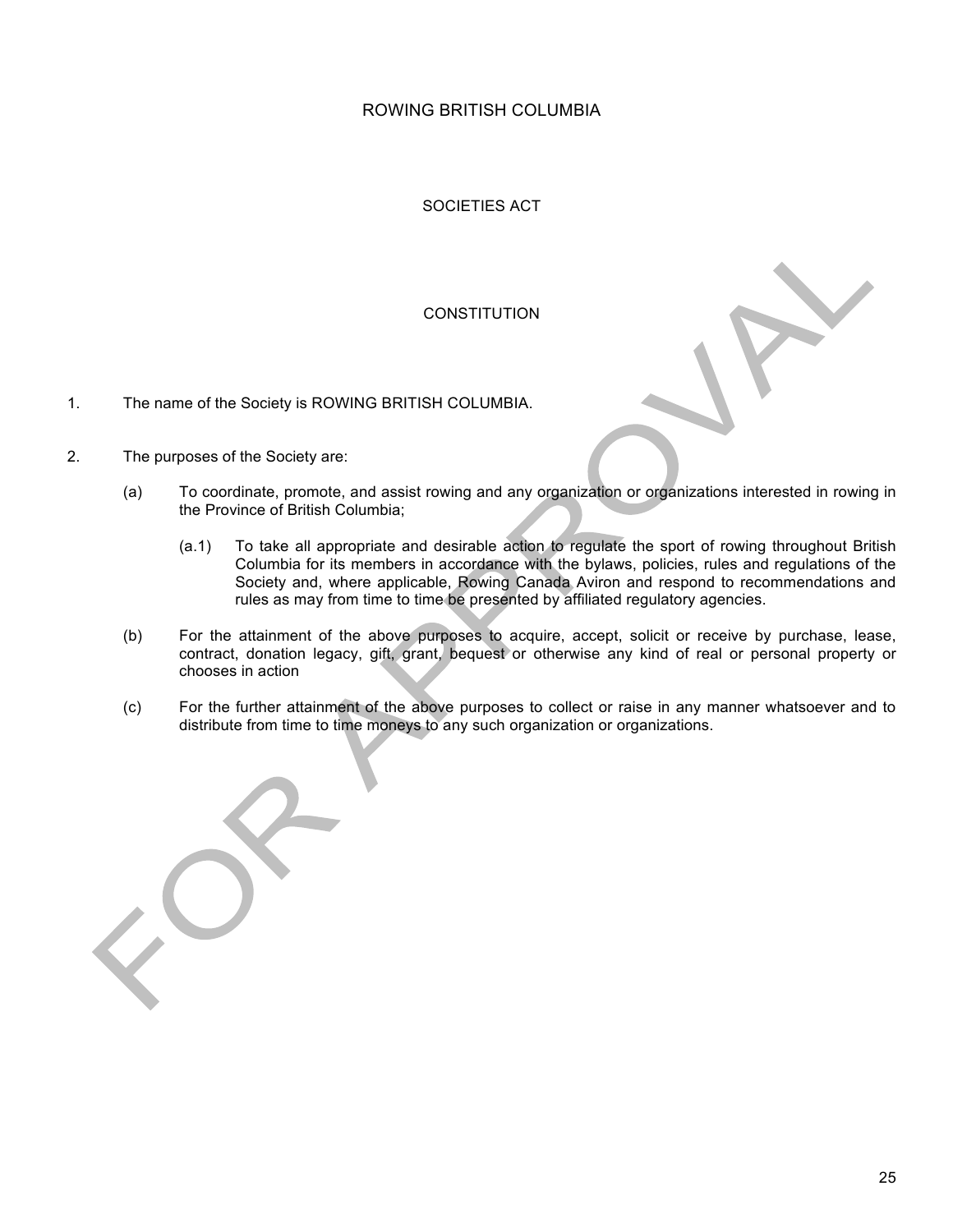# BY – LAWS

# **BY-LAW ONE: MEMBERSHIP**

1.1 Membership of ROWING BRITISH COLUMBIA (Hereinafter called "The Society") shall consist of rowing clubs and other associations interested in promoting rowing, who function in the Province of British Columbia, and meet the requirements of membership.

### 1.2 **Requirements of Membership**

- i. The Club or Association must be actively engaged in the sport of rowing.
- ii. The Club or Association must agree to abide by and to comply with the Constitution and By-Laws of the Society.
- iii. The Club or Association shall provide such documents and statements pertaining to the Club or Association as may be required by the Board of Directors

### 1.3 **Application for Membership**

- i. The applicant shall submit a written application for membership to the Secretary that includes:
	- a) The purpose of the Club or Association
	- b) The officers of the Club or Association
	- c) The address of the Club or Association
	- d) Any other documentation as shall be required by the Board of Directors.
- ii. Acceptance of an application shall be by two-thirds majority at any Board of Directors meeting.
- iii. The accepted applicant shall be under a probationary period of one year during which time they shall:
	- a) Pay annual dues to the Society as shall be required
	- b) Have representation but no voting privileges
	- c) Participate in club based activities such as rowing, dry land training, facilities development and administration or regatta organization
- iv. At a Board of Directors meeting, not less than twelve (12) or more than fifteen (15) months after the date of probationary acceptance, the application shall be presented for final consideration and the decision of the Board of Directors shall be final.
- v. If after an application for final consideration has been rejected, the application shall not be reconsidered for at least a period of twelve (12) months after the date of such rejection.

# 1.4 **Cessation or Cancellation of Membership**

A Club or Association shall cease to be a member of the Society:

- i. when a written letter of resignation by an officer of such club or association is delivered to the Secretary of the Society or mailed or delivered to the address of the Society;
- ii. upon the winding-up or dissolution of the Society; or
- iii. on being expelled as follows.

A member is expelled when:

- a) a motion to cancel the membership of the member is approved at a Board of Directors meeting; or
- b) a member has not been a member in good standing for 12 consecutive months. All members are in good standing except a member who has failed to pay its current annual membership fee or any other subscription or debt due and owing by it to the Society and it is not in good standing so long as the debt remains unpaid.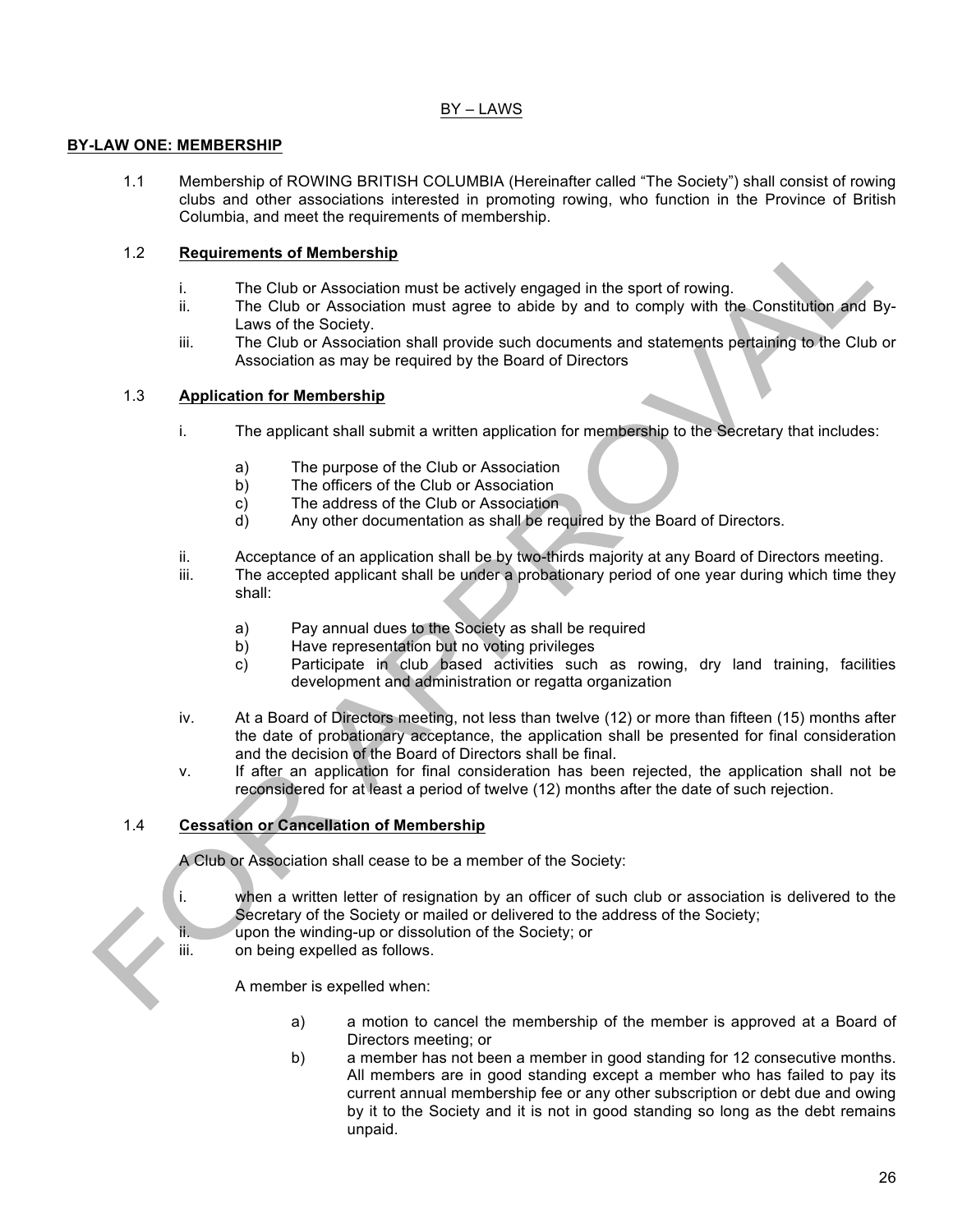### 1.5 **Readmission without probation**

Where a club or organization has ceased to be a member of the Society and reapplies for membership, it may, at the discretion of the Board of Directors be readmitted as a member without serving the probationary period on payment of outstanding fees or debts to the Society.

#### **BY-LAW TWO: BOARD OF DIRECTORS AND OFFICERS**

- 2.1 The affairs of the Society shall be managed by the Board of Directors consisting of:
	- i. All current Officers of the Society
	- ii. The immediate Past President of the Society
	- iii. Directors at Large
- 2.2 The Board of Directors will consist of not less than seven and not more than ten Officers and Directors at Large plus the immediate Past President. The exact number of directors which comprise the Board shall be established by the Board of Directors from time to time, and terms for directors will be established so as to maintain an as equal as possible number of directors elected in odd and even years.
- 2.3 Officers will be the President, Vice-President, Treasurer and Secretary. The Members will elect persons to serve as President and Treasurer and Directors at Large. The Board will elect from the Directors at Large persons to serve as Vice President and Secretary.
- 2.4 The Board of Directors may fill any vacancy on the Board of Directors (and any vacancy in the position of an Officer) provided at least five (5) remaining directors were elected by the membership at the most recent General Meeting. Vacancies may be caused by resignation, death or removal from office.
- 2.5 No director shall receive any remuneration for being or acting as a director, but a director may be reimbursed for expenses necessarily and reasonably incurred by him or her while engaged in the affairs of the Society.
- 2.6 All Officers and directors shall be elected in accordance with the following:
	- i. All directors, including the President and Treasurer shall be elected at an Annual General Meeting, or Special General Meeting by a majority of the members in attendance, for a term of not more than two (2) years commencing on the day immediately following the annual meeting. The President will be elected in even-numbered years and the Treasurer will be elected in oddnumbered years.
	- ii. Incumbent directors are eligible for re-election but in no case shall an Officer hold the same office for a consecutive period of more than four (4) years.
	- iii. No director shall serve as a director of the Society for a consecutive period longer than ten (10) years, except that a Past-President may serve as Past-President for not more than four (4) years after ceasing to be President, notwithstanding that the ten (10)-year limit is exceeded.
	- iv. Where an individual has been appointed to fill a vacancy as a director and/or Officer the position to which they were appointed will become subject to an election at the following Annual General Meeting.
- 2.7 The term of office for a director shall cease upon:
	- i. Delivery to the Secretary of a written notice of resignation signed by the director;
	- ii. The passing of a special resolution of members removing a director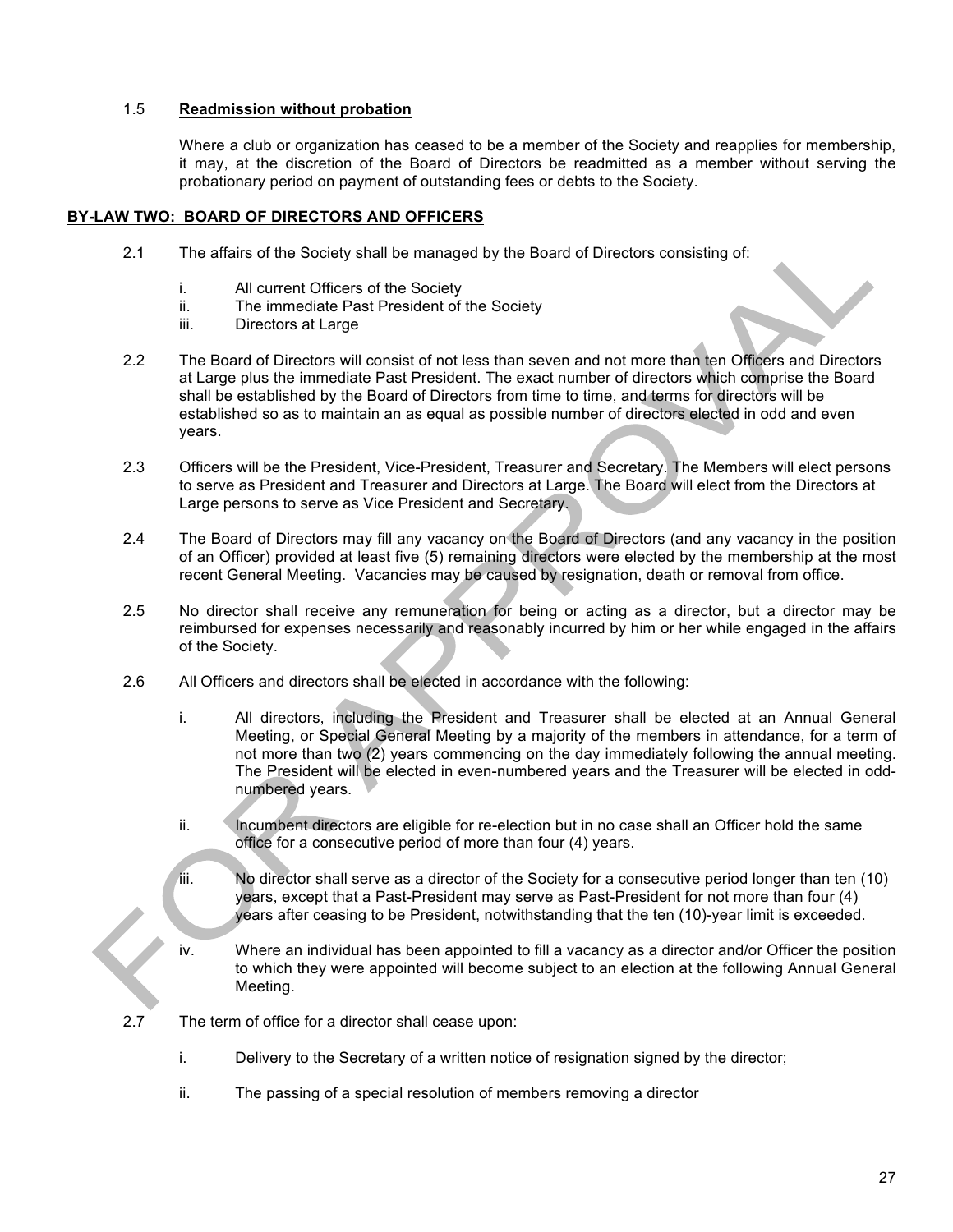### **BY-LAW THREE: OFFICERS – this section intentionally left blank**

#### **BY-LAW FOUR: EXECUTIVE COMMITTEE**

The Executive Committee consists of the officers of the Society and shall perform such duties and do such things as directed by the Board.

#### **BY-LAW FIVE: DUTIES OF OFFICERS**

#### 5.1 **President**

The President shall preside at all meetings of the Society and the Board of Directors and shall call directors' meetings be held whenever the President may deem necessary.

The President shall be an ex-officio member of all committees.

#### 5.2 **Vice-President**

In the absence of the President, the Vice-President shall act in the place of the President.

#### 5.3 **Treasurer**

It shall be the responsibility of the Treasurer to attend to the following matters:

- i. The Treasurer shall keep the financial records, including books of account, necessary to comply with the Society Act.
- ii. The Treasurer shall render financial statements to the directors, members and others when required.

#### . 5.4 **Secretary**

It shall be the responsibility of the Secretary to attend to the following matters:

- i. The Secretary shall be responsible for the preparation and custody of minutes of all meetings of the Society.
- ii. The Secretary shall prepare notices of all meetings.
- iii. The Secretary shall be responsible for seeing that the credentials of the voting representatives are in order.
- iv. The Secretary shall encourage and receive applications for membership and see that lists of such membership are maintained for use by the Society in its work.
	- The Secretary shall perform such duties as may be assigned by the Board of Directors or the President.

#### **BY-LAW SIX: PATRONS AND HONORARY OFFICERS**

- 6.1 The Board of Directors shall have the right to appoint and terminate the appointment of any or all of the following:
	- i. Honorary President
	- ii. Member of Honour
	- iii. Honorary Member-Patron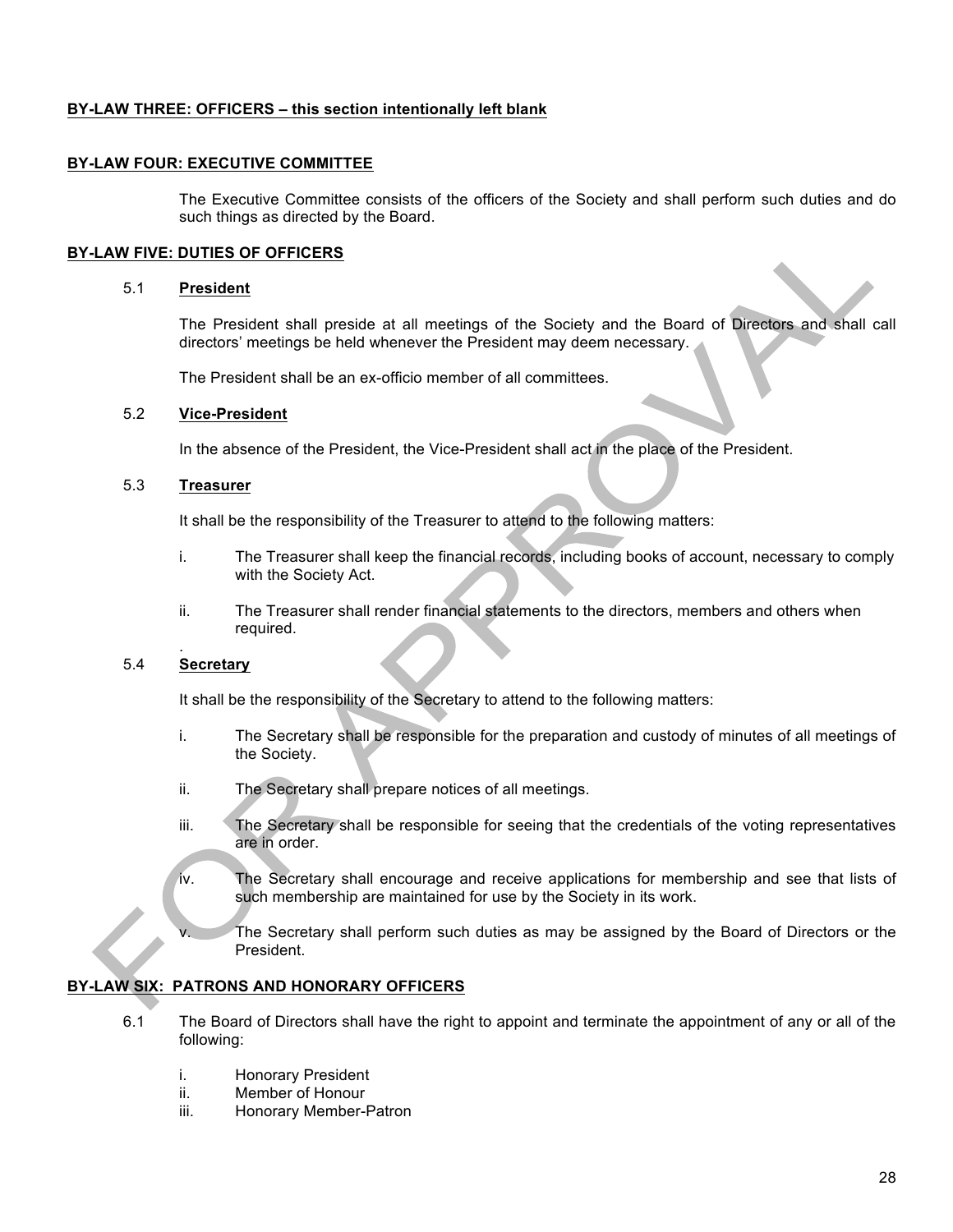- 6.2 The title "Honorary President" is granted by the Board of Directors to Past-Presidents who have rendered distinguished services to the Society. This title confers the right to attend all meetings of the Society but not to vote.
- 6.3 The title "Member of Honour" is granted by the Board of Directors to persons who render or who have rendered distinguished services to the Society. This title confers the right to attend all meetings of the Society but not to vote.
- 6.4 The title "Honorary Member-Patron" may be granted by the Board of Directors to persons who have devoted themselves to the development of rowing or who, because of their position or their activity have been useful or may serve the cause of the goals pursued by the Society. Their functions are strictly honorary.

### **BY-LAW SEVEN: COMMITTEES**

- 7.1 Committees shall be appointed by the Board of Directors as required and for as long as required, At the time of appointment of each committee, the Board of Directors shall indicate, in reasonable detail, the scope, the purpose, and the authority of the committee so appointed.
- 7.2 At the first Board of Directors meeting after the Annual General Meeting, the Board of Directors shall determine that the following is functioning:
	- i. an Umpires Committee
- 7.3 Additional committees may be appointed by the Board of Directors for any purpose. When appointing any committee, the Board of Directors may put any conditions, restrictions or limitations on the mandate of a committee.
- 7.4 Except for the Nominating Committee, each committee shall consist of the following:
	- i. A Chairperson
	- ii. A member of the Board of Directors
	- iii. Additional members as required.
- 7.5 The Board of Directors shall appoint, not less than sixty (60) days in advance of the Annual General Meeting, a Nominating Committee consisting of two individuals who have been active in the affairs of the Society and one of which is a member of the Board of Directors.

The duties of the Nominating Committee shall be to prepare a slate of candidates for the positions of President, Treasurer and Directors at Large of the Society as appropriate and to obtain their written consent to stand for office. In doing so, when possible, the Nominating Committee will be sensitive to having regional representation on the Board.

Notice of the slate of candidates prepared by the Nominating Committee will be sent to the Members no less than forty-five (45) days in advance of the Annual General Meeting.

Additional nominations may be received by the Nominating Committee up to thirty (30) days in advance of the Annual General Meeting and must be accompanied by the candidates' letters of agreement to stand for the position for which the candidate is nominated.

A final list of all candidates including those on the initial slate prepared by the Nominating Committee and any appropriately supported nominations received by the Nominating Committee in the period between notification of the initial slate and thirty (30) days in advance of the Annual General Meeting, will be provided to the Members with the package of Annual General Meeting materials twenty-one (21) days in advance of the Annual General Meeting.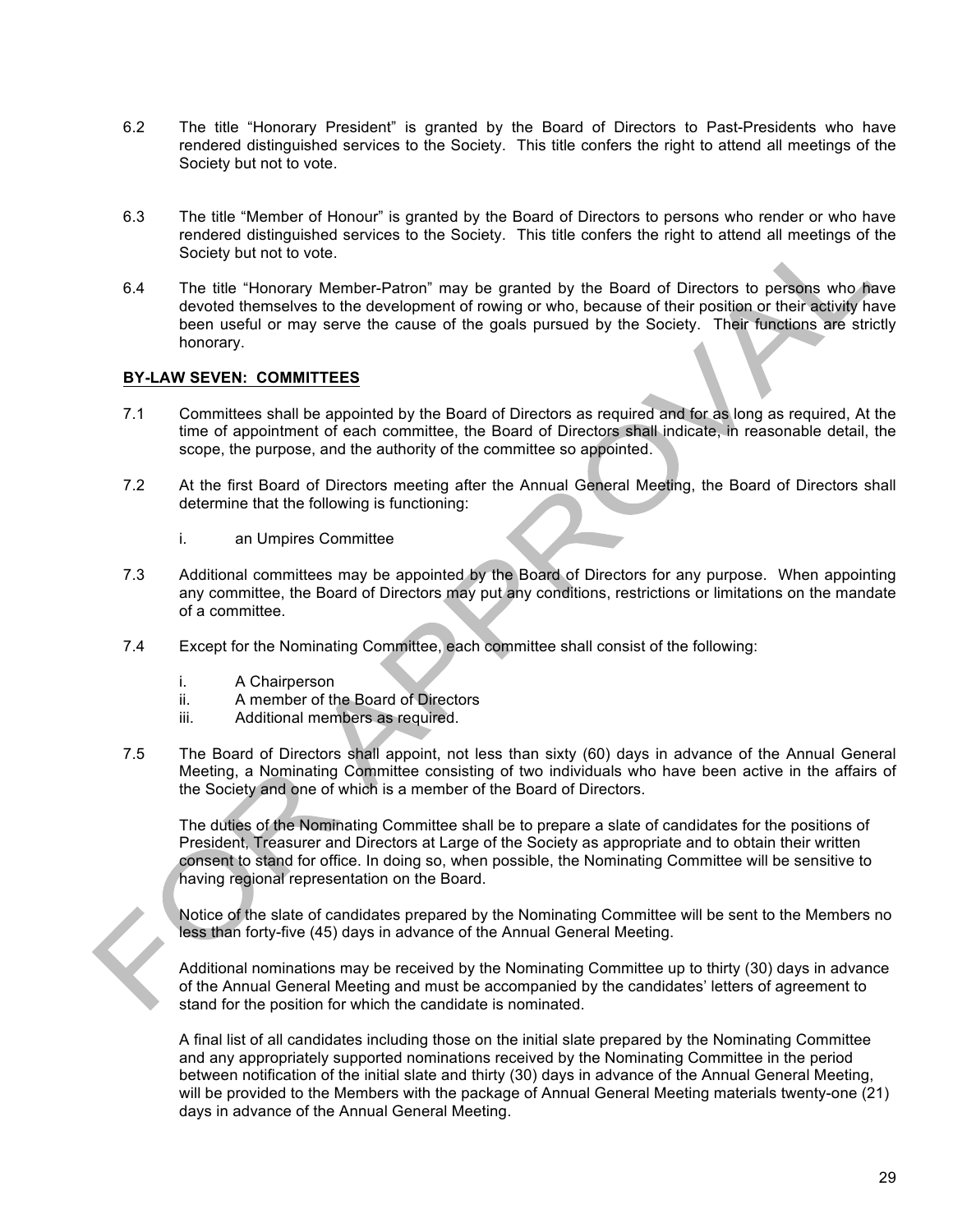No nominations for election as Directors-at-Large or Officers will be made at the Annual General Meeting.

- 7.6 The Board of Directors shall have the power to dissolve a committee by a majority vote.
- 7.7. The Board of Directors shall have the power to remove any committee member by a majority vote, and to appoint a replacement for the balance of the term.

#### **BY-LAW EIGHT: SPECIAL APPOINTMENTS**

#### 8.1 **Executive Director**

An Executive Director may be appointed by the Board of Directors.

#### 8.2 **Representatives**

Representatives of the Society shall be appointed by the Board of Directors to any National Rowing Association committee at their first meeting following the Annual General Meeting, or at other times as appropriate.

Representatives may be appointed to any other association deemed necessary or advantageous by the Board of Directors.

The term of appointment of such representatives shall be at the discretion of the Board of Directors.

#### **BY-LAW NINE: FEES**

#### 9.1 **Annual Fees**

Annual fees for membership shall be assessed by the Board of Directors from time to time.

#### 9.2 **Non-Payment**

Unless annual fees are paid within thirty (30) days of the demand being sent out, the Member concerned forfeits all voting rights and privileges until the outstanding fees are paid in full.

### 9.3 **Registrant Fees**

Fees for registration of individuals as defined in By-law 18 shall be set by the Board of Directors from time to time.

### 9.4 **Non-Payment of Registrant Fees**

Registration shall not be accepted unless accompanied by the appropriate fee.

# **BY-LAW TEN: MEETINGS**

#### 10.1 **Annual General Meeting**

The Annual General Meeting shall be held at such time and place, in accordance with the Society Act, as the directors decide. Notice of the Annual General Meeting shall be sent to all members in good standing at least twenty-one (21) days in advance of the meeting. The notice of the meeting shall include the following:

- i. Proposed agenda
- ii. Proposed By-law changes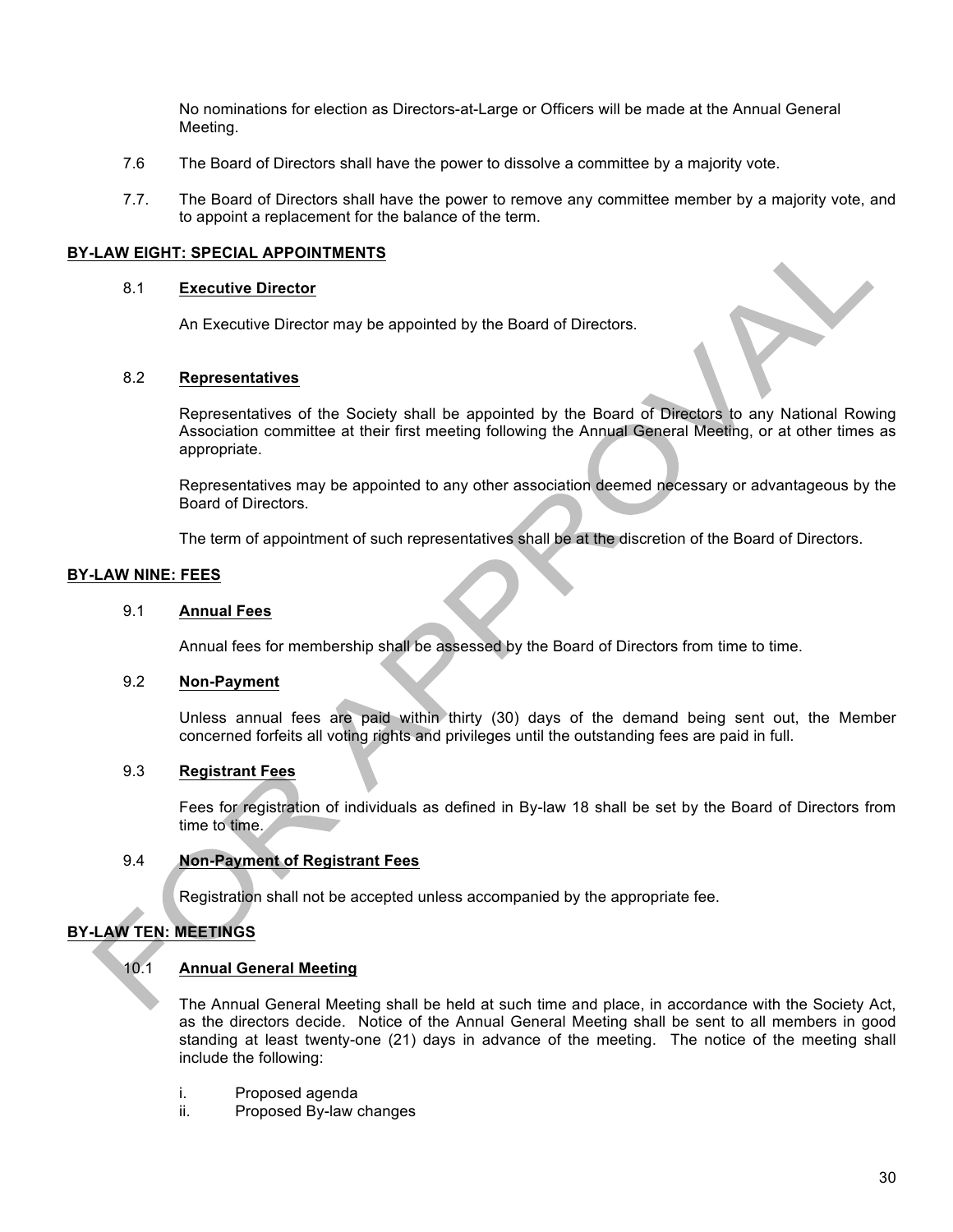- iii. List of nominations for Director at Large and, as appropriate the office of President and/or Treasurer.
- iv. Any motions to be voted on by the Members. No votes other than those for which notice has been provided to the Members shall take place at the Annual General Meeting.

### 10.2 **Board of Directors Meetings**

A Board of Directors Meeting shall be held at least quarterly. The date for each meeting shall be decided at the previous Board Meeting or the Annual General Meeting as appropriate.

The Secretary shall send the notice of the meeting not less than twenty-one (21) days prior to the meeting.

i. Should less than five (5) elected directors remain on the Board of Directors, the remaining directors are obligated to call an Annual or Special General Meeting to elect directors as per Bylaw 2.6 within ninety (90) days. Until such elections, the remaining members may not pass motions that affect the Society, except for matters relevant to the General Meeting.

### 10.3 **Executive Committee Meetings**

Executive Committee meetings shall be held at the discretion of the President.

### 10.4 **Special General Meetings**

Special General Meetings may be called by the President, and in his absence, the Vice-President. A Special General Meeting must be called by the Secretary on written request of a minimum of one-tenth (1/10) of the members, subject to the requirements of the Society Act of British Columbia.

The Secretary shall call the meeting within two (2) weeks of receipt of such request.

The request for the meeting and the notice of the meeting shall state the purpose of the meeting and set out any item to be voted on.

# **BY-LAW ELEVEN: ORDER OF BUSINESS**

#### 11.1 **Annual General Meetings**

At Annual General Meetings the order of business shall be as follows:

- i. Reading of notice calling the meeting
- ii. Secretary's report as to credentials of members present
- iii. Roll call by the Secretary
- iv. Reading and adoption of minutes of previous Annual General Meeting
- v. Presentation of reports including Auditor's report and financial statements
- vi. Election of Directors at Large and Treasurer and/or President as appropriate
- vii. Appointment of Auditor
- viii. Other business as set out in the Notice of Meeting
- ix.. Adjournment

# **BY-LAW TWELVE: QUORUM**

# 12.1 **General Meetings**

A quorum at General Meetings is one third (1/3) of the members in good standing, but never less than three (3).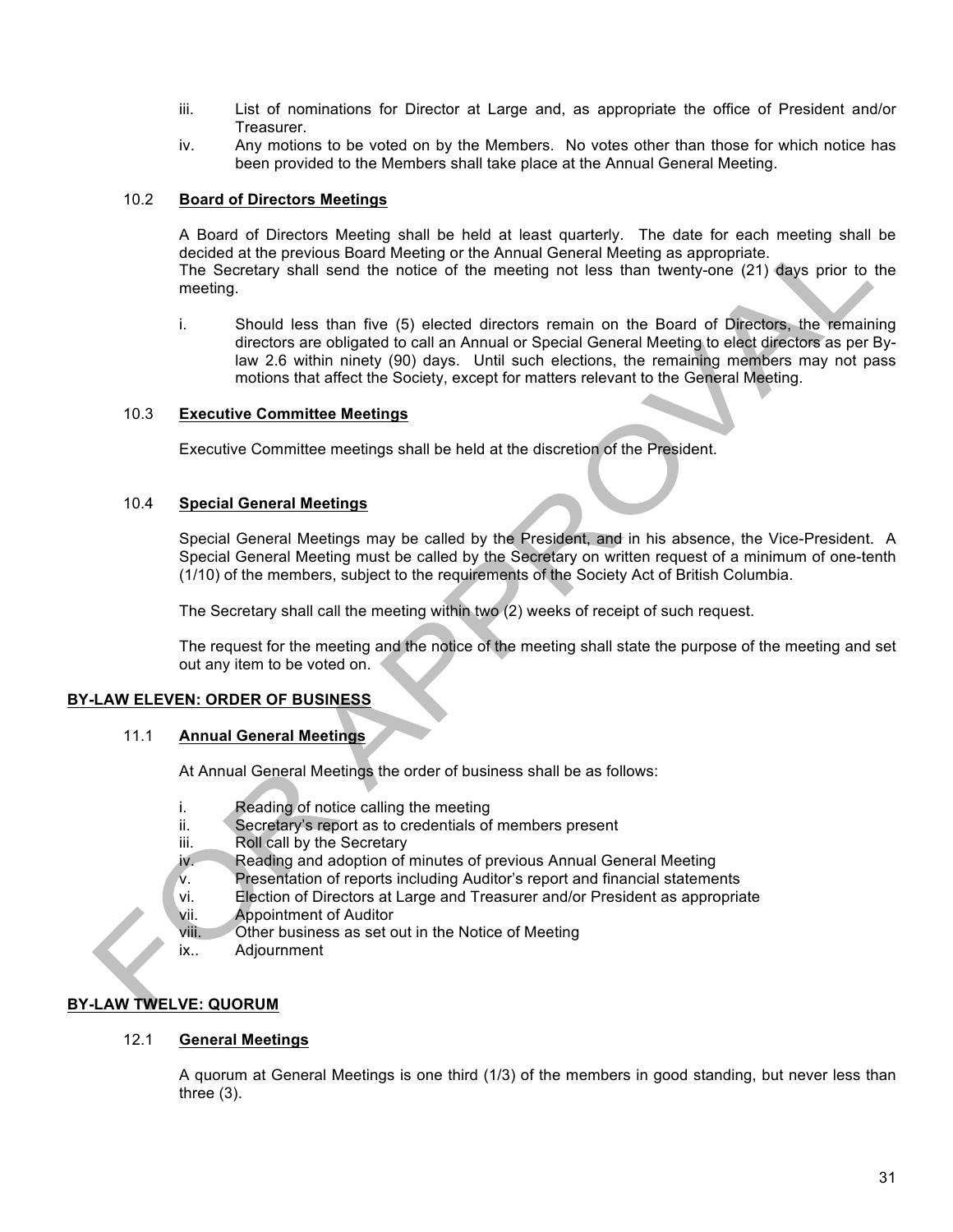### 12.2 **Board of Directors Meetings**

At Board of Directors Meetings a majority of the directors shall constitute a quorum.

#### 12.3 **Executive Committee Meetings**

At Executive Committee Meetings, 2 members of the Executive Committee shall constitute quorum.

# **BY-LAW THIRTEEN: VOTING RIGHTS AND PROCEDURES**

#### 13.1 **Annual General Meetings**

At Annual General Meetings, each member in good standing shall have one vote.

# 13.2 **Special General Meetings**

At Special General Meetings, each member in good standing shall have one vote.

#### 13.3 **Board of Directors Meetings**

At Board of Directors Meetings, each Director present shall have one vote.

### 13.4 **Executive Committee Meetings**

At Executive Committee Meetings, each member of the Executive present shall have one vote.

### 13.5 **Proxy Votes**

Proxy votes shall be recognized at the Annual General Meeting only. Members may vote by proxy providing:

- i. That a written request signed by the President or Secretary or a named representative of the member indicating who is to exercise the proxy is received by the Secretary prior to the meeting.
- ii. A person may exercise a proxy on behalf of one absentee member only.
- iii. That the proxy is requested and exercised by a member in good standing.
- iv. The person exercising the proxy need not be a representative of a member.

# 13.6 **Voting Procedures**

- i. At all meetings, voting shall be by a show of hands, or by secret ballot on resolution of the simple majority of members voting at the meeting.
	- At Board of Directors meetings, the President shall in the event of a tie vote be entitled to a tie breaking vote.
- iii. For the election of Officers, each appointment shall be voted on separately and in order, commencing with the President.

# **BY-LAW FOURTEEN: FINANCES**

# 14.1 **Fiscal Year**

The fiscal year of the Society shall begin on the first day of April of each year and end on the thirty-first  $(31<sup>st</sup>)$  day of March of the following year.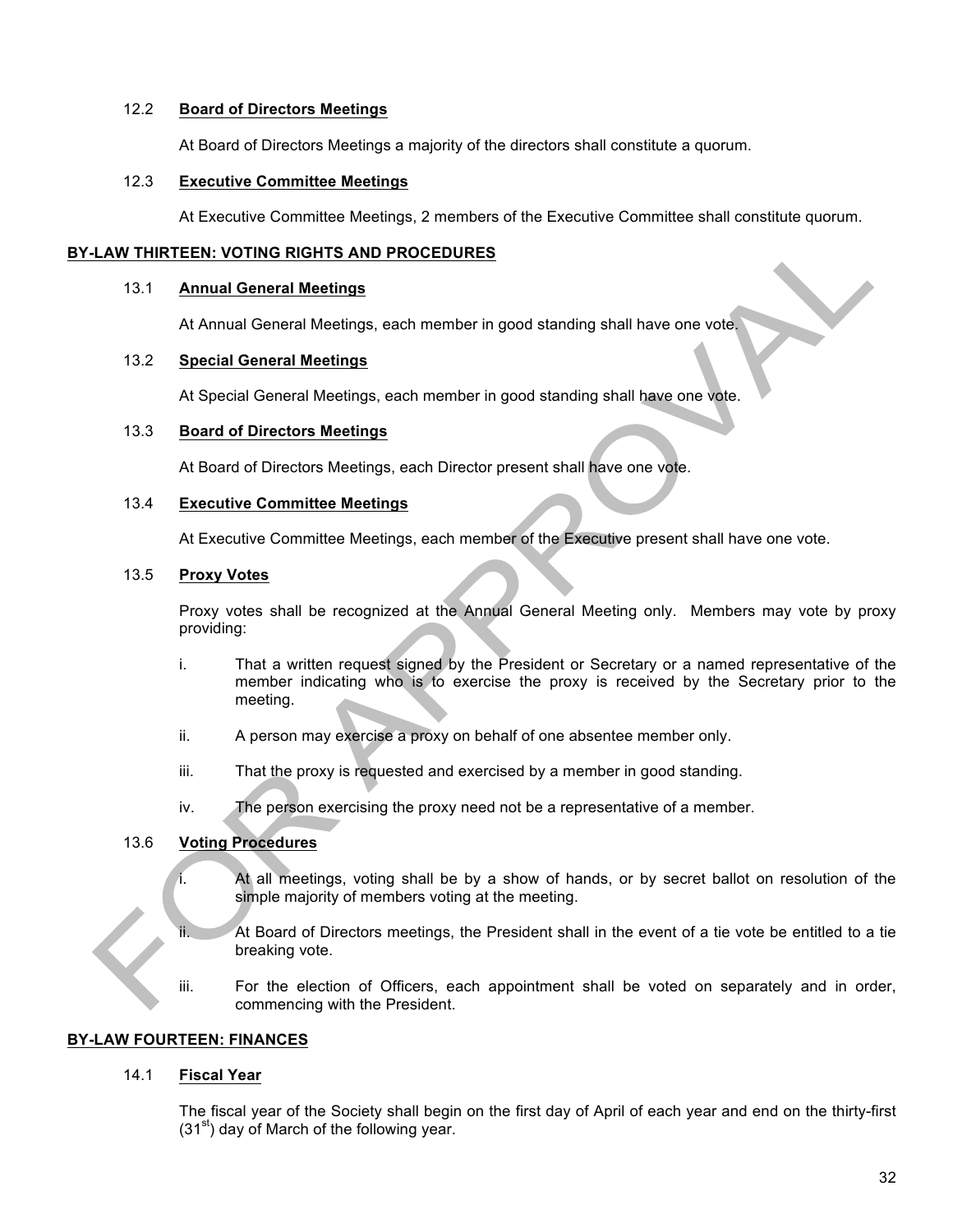# 14.2 **Signing Officers**

All contracts, documents or any like instruments required to be executed by the Society shall be signed by two (2) members of the Board of Directors, one of which shall be the President, or Vice-President, or by the Executive Director if execution of the instrument by the Executive Director is approved by the Board of Directors.

# 14.3 **Bank Accounts**

One or more bank accounts shall be kept for the Society in a chartered bank or trust company. All cheques on such accounts shall be signed by any two (2) Officers, or one Officer and the Executive Director.

### 14.4 **Borrowing**

- i. In order to carry out the purposes of the Society, the Board of Directors may, on behalf of and in the name of the Society, borrow such funds as the Board of Directors think desirable and secure the payment or re-payment of such borrowings by giving security in whatever form the Board of Directors shall deem fit over the funds, property and assets of the Society.
- ii. The members may by special resolution restrict the borrowing power of the Board of Directors, but a restriction imposed expires at the next Annual General Meeting.
- iii. No debenture will be issued except by special resolution.

### **BY-LAW FIFTEEN: VACANCIES – intentionally left blank**

#### **BY-LAW SIXTEEN: AMENDMENTS TO BY-LAWS**

#### 16.1 **Special Resolutions**

These by-laws may be amended or replaced in whole or in part at a General Meeting of which notice of intention to amend or replace has been given. Any amendment or replacement requires a seventy-five (75) percent majority vote of those members present and entitled to vote.

# **BY-LAW SEVENTEEN: DISCIPLINARY ACTION – intentionally left blank**

# **BY-LAW EIGHTEEN: REGISTRATION OF OARSPERSONS, COACHES, OFFICIALS AND AUXILIARY VOLUNTEERS**

- 18.1 The Board of Directors may require that a register of oarspersons, coaches, officials and auxiliary volunteers be maintained.
- 18.2 Members will be required to assist in completing and submitting the necessary information for such a register to be maintained.
- 18.3 An oarsperson or coach may belong to more than one club, but for purposes of registration shall be registered to only one member club at any one time.
- 18.4 Registration of individuals does not imply membership in the Society by the individual.

#### **BY-LAW NINETEEN: SANCTION**

19.1 **Sanction Hierarchy**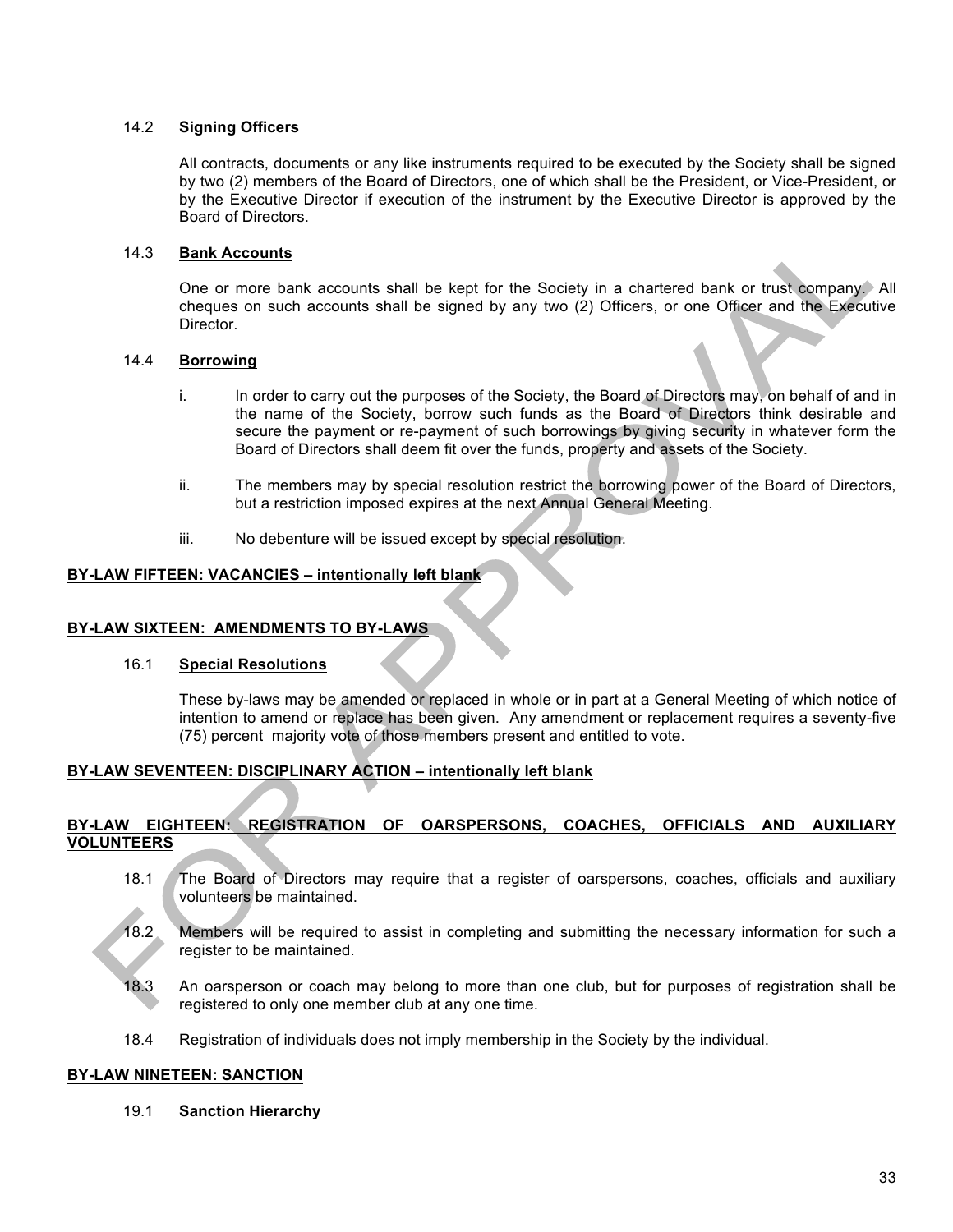Sanction from the Society is required for all regattas held in British Columbia.

Sanction from the National Rowing Association, in addition to sanction from the Society, is required for regattas hosted in British Columbia that are of national importance.

Sanction from FISA in addition to sanction from the Society and from the National Rowing Association, is required for international championships and meetings held in British Columbia, as specified in the FISA Statutes.

#### 19.2 **Regattas Requiring Sanction**

- i. Any racing between two (2) or more clubs shall require sanction from the Society.
- ii. Racing within one club and inter-club training sessions which are conducted by the coaches do not require sanction.

#### 19.3 **Policy for Granting Sanction**

The Board of Directors shall establish a policy for requesting sanction and for granting sanction for regattas.

### 19.4 **Removal of Sanction**

The Board of Directors may withdraw sanction of any regatta if it appears that the requirements for holding the regatta are not being fulfilled.

### 19.5 **Sanction for competition outside British Columbia**

The Board of Directors may require members and registrants to obtain sanction before participating in regattas outside the province of British Columbia.

#### 19.6 **Failure to obtain Sanction**

The Board of Directors shall establish a policy for disciplining either members or registrants who fail to obtain sanction.

# **BY-LAW TWENTY: DISCIPLINE**

# 20.1 **Behaviour and Discipline**

The Board of Directors may establish standards of behaviour and disciplinary procedures for members and individual registrants.]

# **BY-LAW TWENTY-ONE: DISSOLUTION**

Upon the winding-up or dissolution of the Society, any funds of the Society remaining after the satisfaction of its debts and liabilities shall be given or transferred to such organization or organizations promoting interest in or development of the health and welfare of the public, as may be determined by the members of the Society at the time or winding-up or dissolution, and if and so far as effect cannot be given to the foregoing provisions, then such funds shall be given or transferred to some other organization; provided that each organization referred to in this paragraph shall be a charitable organization, a charitable corporation or charitable trust recognized by the Department of National Revenue of Canada as being qualified as such under the provisions of the Income Tax Act of Canada from time to time in effect. (This provision was previously unalterable).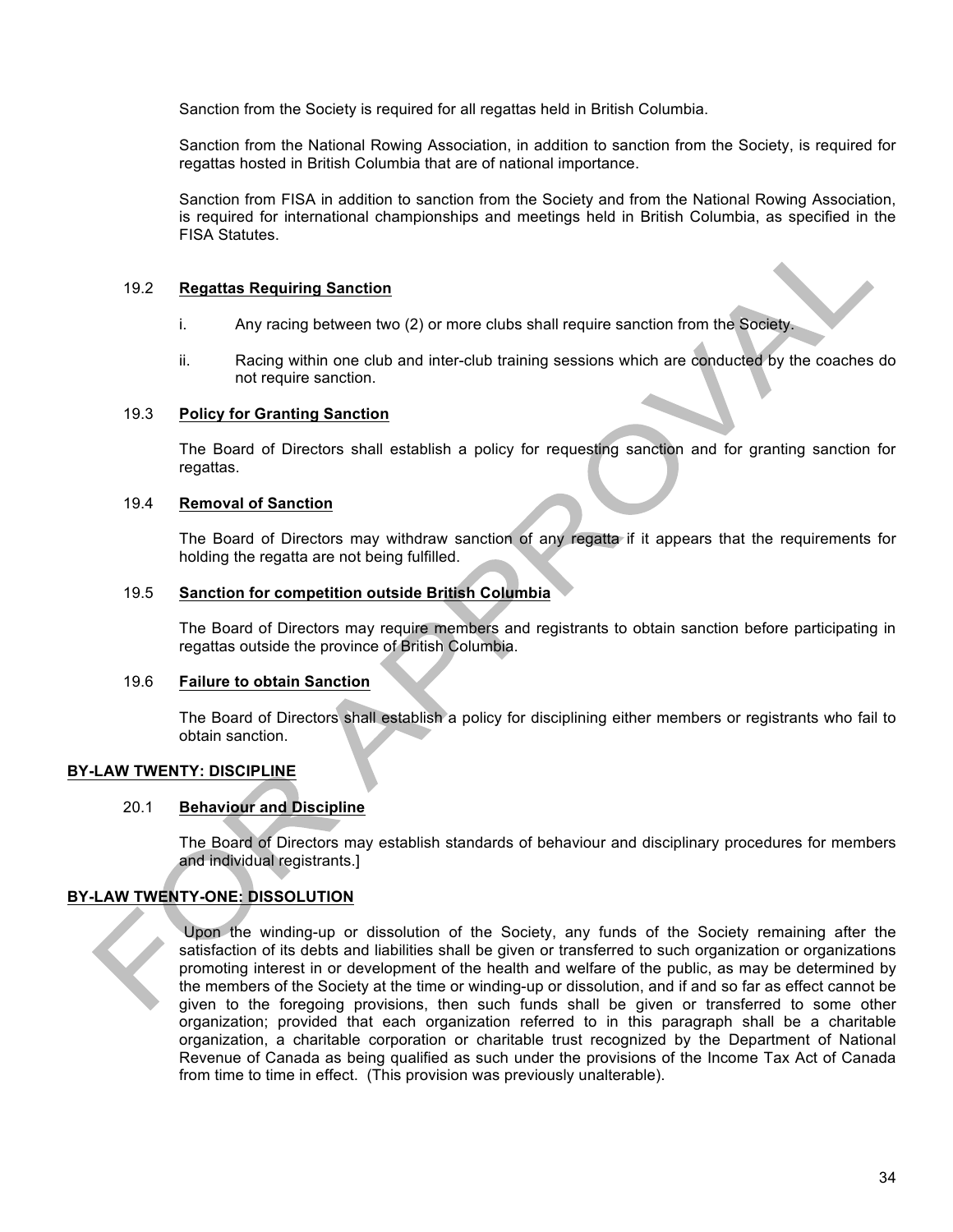# **BY-LAW TWENTY-TWO: MEMBER BENEFIT**

The activities and purposes of the Society shall be carried on without purpose of gain for its members and any income, profits or other accretions to the Society shall be used in promoting the purposes of the Society. (This provision was previously unalterable).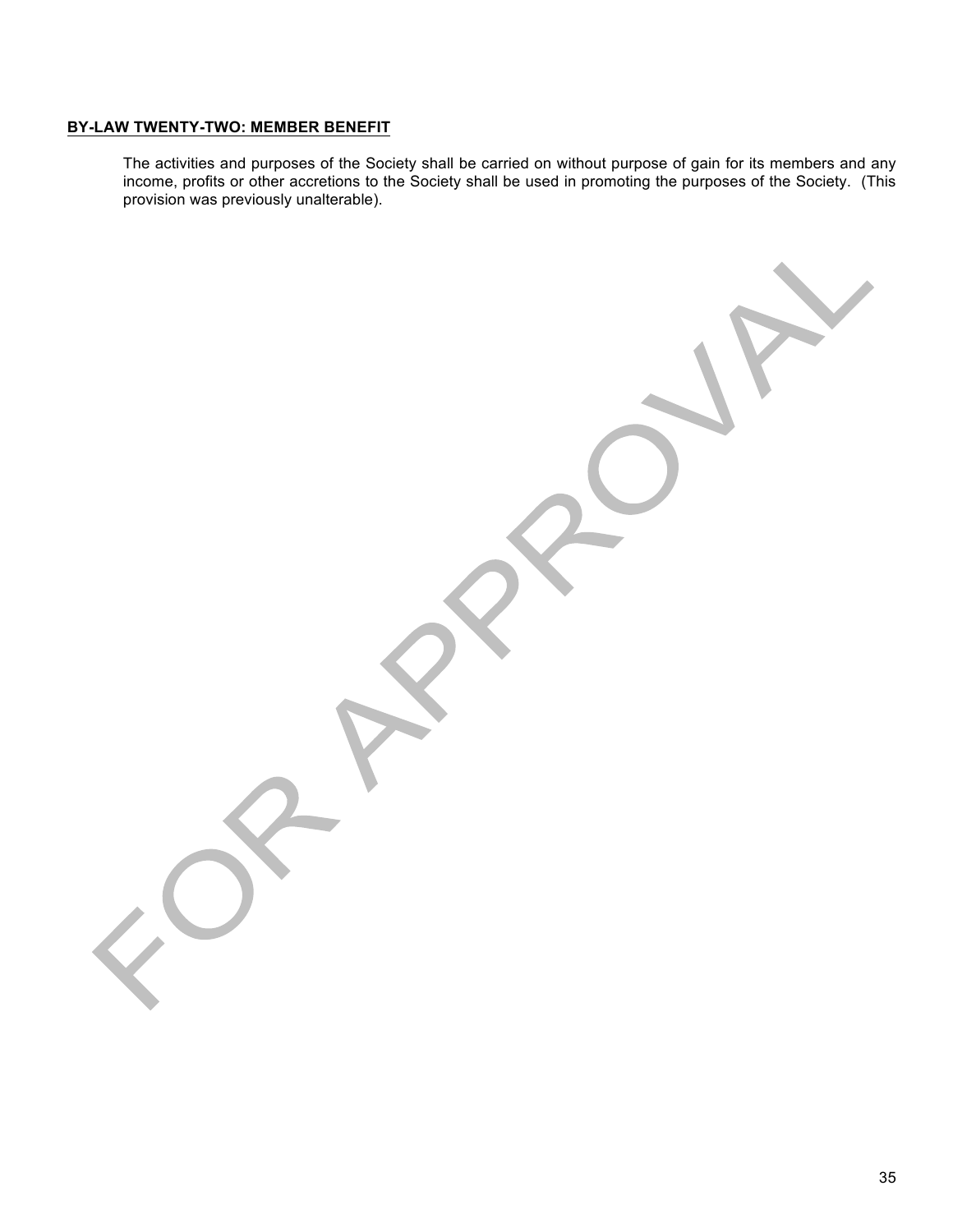# **2017 Nominating Committee Report**

The Rowing BC Nominating Committee, consisting of Herb Evers (Chair), Laurel Glanfield and Peter Jackson provides the following report with regard to the nominating process and slate of candidates to the Board of Directors.

The Board of Directors currently consists of elected positions including President, Treasurer and six Directors at Large. In addition, the immediate Past President is a member of the Board. Terms are either one or two years with an objective to have the President and Treasurer elected in different years along with one half of the Directors at large. Accordingly, the Treasurer and three Director at Large positions will have expiring terms this year and the positions will be available for election. The By-laws for Rowing BC also allows the number of Directors at Large to be increased to a maximum of 8 individuals at the discretion of the Board. The Board has agreed to increase the number of Directors at Large to seven or eight individuals if the Nominating Committee recommends a suitable number of candidates.

The Nominating Committee proactively looked to attract candidates possessing skills in the areas of financial management and oversight, fund development, corporate sponsorship, strategic communications and marketing and event engagement.

During the search period, Anthony Jacob resigned his position on the Board.

A call for interest was sent to the Members of Rowing BC and applications for the Treasurer and Director at Large positions were advertised on the Rowing BC website and via social media and word of mouth. Advertising commenced August 14, 2017 with responses required by September 11, 2017. Two expressions of interest were received. A second call out was released on October  $4<sup>th</sup>$ with responses required by October  $19<sup>th</sup>$ . No additional nominations were received.

As a result of the search process the Nominating Committee recommended the number of Directors at Large to be increased to seven and endorsed an initial slate of six candidates. The following individuals have been elected by acclamation:

Treasurer, 2 year term **John Gjervan**

Director at Large, 2 year term **Stacy Mitchell** Director at Large, 2 year term **Derek Page** Director at Large, 2 year term **Pratihba Sharma**

Director at Large, 1 year term **Laurel Glanfield** Director at Large, 1 year term **Dave Calder**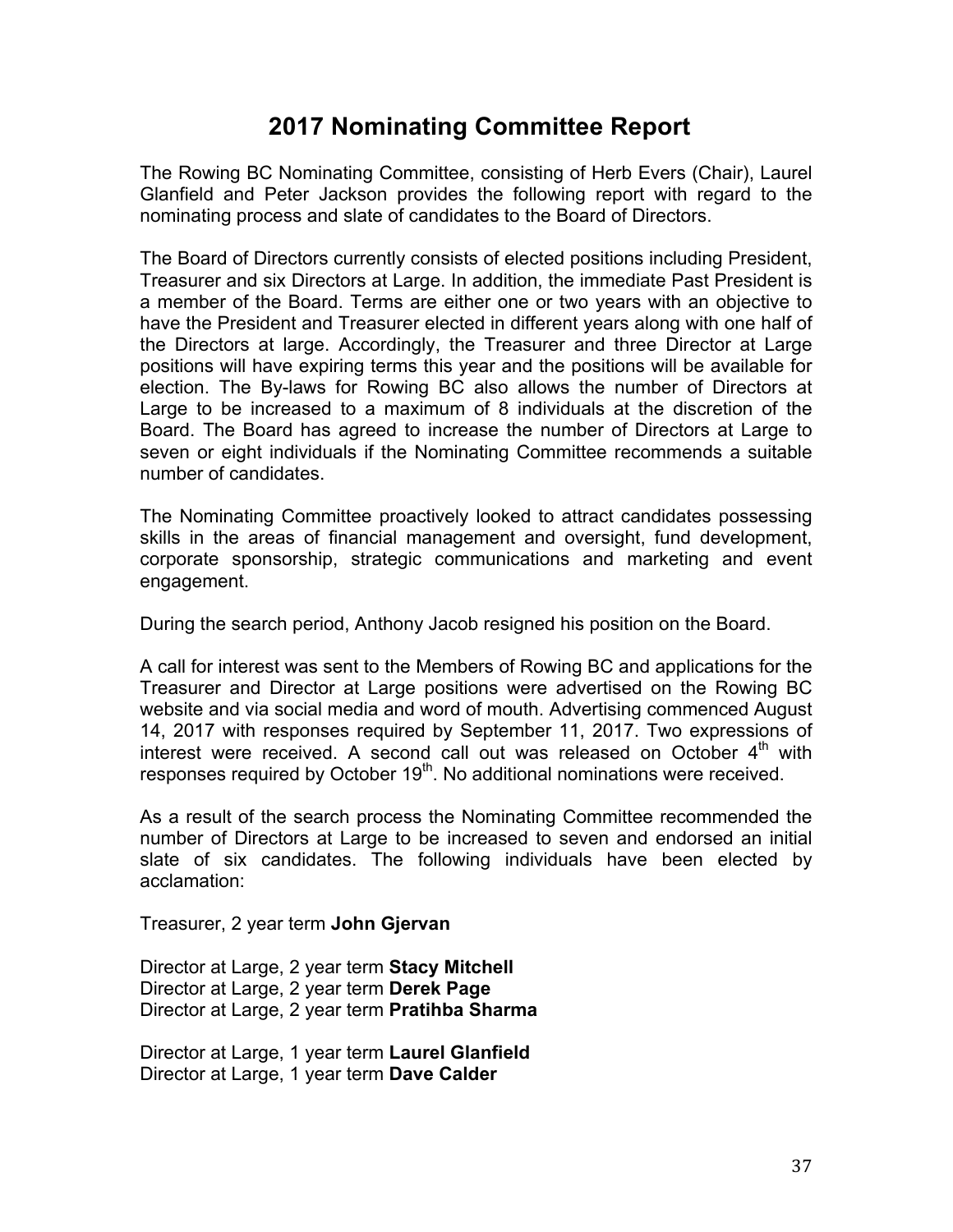The one year terms are recommended in order to maintain an equal weighting between election years. Laurel Glanfield will also provide important transitional support for the new Executive Director.

Biographies for the nominated candidates are included below.

Respectfully submitted, Herb Evers

# Treasurer, 2 year term – **John Gjervan**

John is a UBC graduate (B.Comm, Accounting), Chartered Professional Accountant, Chartered Accountant, with years of experience as a financial officer and director of several public and private companies. John is a senior partner with Hamilton & Associates Investment Advisors at BMO Nesbitt Burns. He also sits on Hamilton & Associates Investment Committee.

John is the Past President of Hamber Foundation, which is committed to the betterment of BC by supporting events in the arts and culture, athletics, and health and education. John is also past Board Chair of York House School (YHS) and a member of the YHS Foundation's board.

He was a UBC Varsity rower, and a member of the 1979 Canadian Pan-American Games rowing team. John has been active for many years coaching and assistant-coaching youth sports (soccer and rowing).

# Director at Large, 2 year term – **Stacy Mitchell**

Stacy is already familiar with Rowing BC initiatives having most recently held the roles of Coach for the 2017 Canada Summer Games and Rowing BC Director at Large during 2017. Stacy is known in the rowing community for the over 9 years she has dedicated to developing the Salt Spring Island Rowing Club's Junior program. Her rowing career started in Ontario at the Don Rowing Club in Mississauga which then led her to Queen's University in Kingston and the national lightweight rowing team in the early 90s. After graduating from Queen's Stacy made the move to the beautiful Yukon territory where she owned and operated a restaurant, a sled dog racing team as well as a Tourism Destination management business over a 10 year period of time. Armed with a B.Sc. H, B.Ed. and M.Ed., Stacy is currently a Math and Science Educator at the Gulf Islands Secondary School.

Rowing BC has already benefited from Stacy's love of rowing and her natural tendency to be a team player. As she continues on the Board of Rowing BC, she looks look forward to contributing to and learning from the provincial rowing body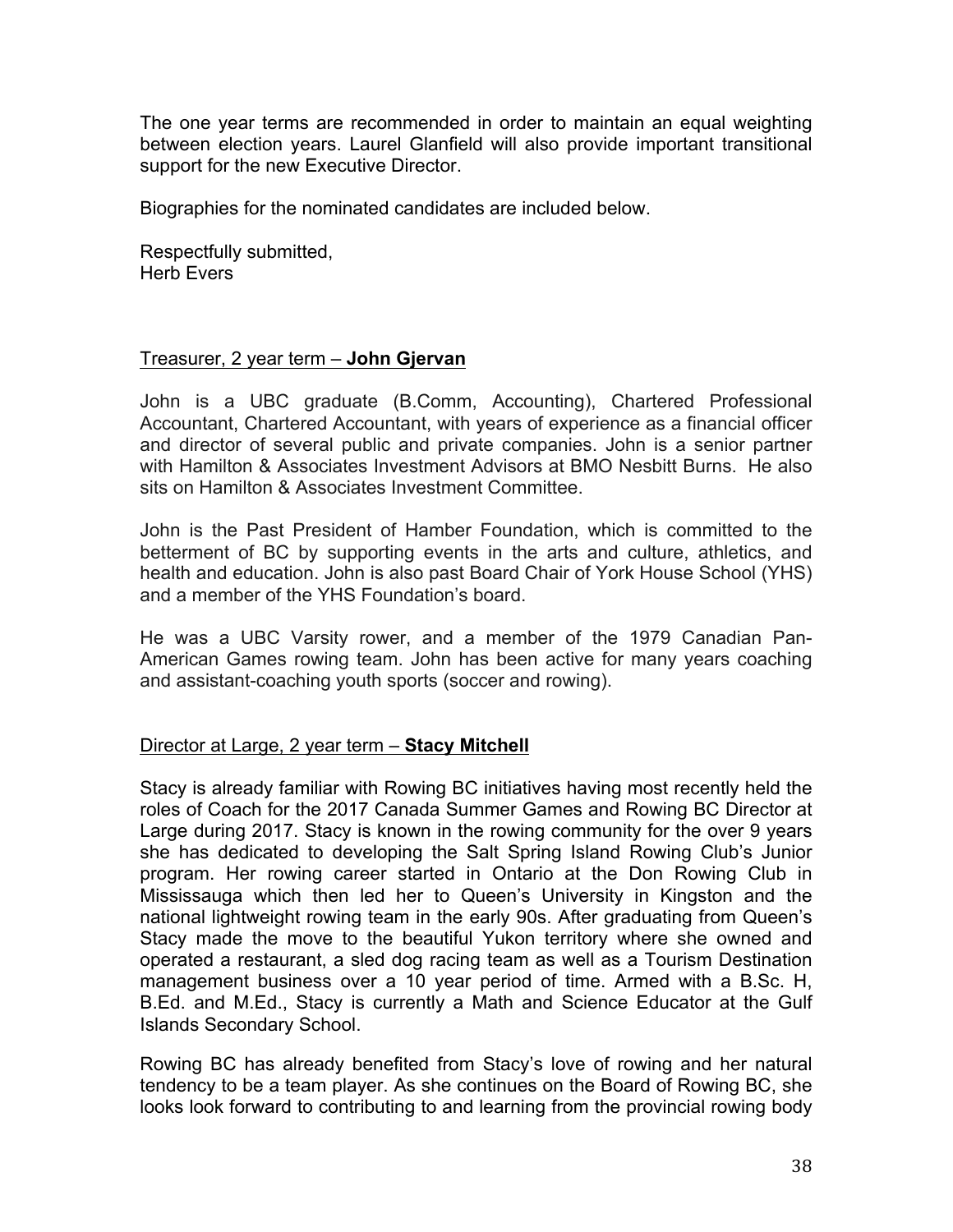with the common goals of advancement of rowing in the province and ensuring BC is a national leader in athlete development.

# Director at Large, 2 year term – **Derek Page**

Derek's introduction to rowing came as a novice at the University of British Columbia, where he studied Human Kinetics. University years were followed by a lengthy hiatus from rowing but Derek remained active in sport, establishing the Human Performance Centre at Canlan Ice Sports 8 Rinks and working with professional, elite, and amateur athletes. Finding that he particularly enjoyed the business side of things, he chose to pursue accounting, and soon thereafter his career took him to corporate adventures in Toronto and then New York. Derek is presently Chief Financial Officer for a Vancouver-based tech company and he rows-swims-runs-skis whenever he can.

Derek's volunteer experiences have included roles on organizations for a variety of sports such as hockey, football, and of course, rowing. In both 2016 and 2017 he has served as a member of the National Rowing Championships-Canada Cup Organizing Committee. In addition to his roles in sport, he has also found time to be involved with the Vancouver College Parents Association, the Vancouver College Alumni Association the Vancouver Aquarium Board of Directors' Business Development Committee, and the Vancouver Aquarium's Governors Council. Derek has also served on various corporate-level Boards of Directors and Committees. Derek served as a Director at Large on the Rowing BC Board in 2017 and aims to again offer his experience in financial management, governance, and strategic planning but also his energy, ideas and fresh outlook this coming year.

# Director at Large, 2 year term – **Pratibha Sharma**

Pratibha is a partner at Clark Wilson, practicing in general business law, private company mergers & acquisitions, and employment & labour. Pratibha's priority is providing excellent client service by combining business acumen, legal expertise and an emphasis on building relationships. Pratibha is involved with TIE Vancouver, a not-for-profit BC organization committed to fostering entrepreneurship, and has been a mentor to the winning teams of the past two years in the TIE Vancouver Young Entrepreneurship program.

Pratibha's passion for law is matched only by her passion for watersports, and in particular for rowing. She discovered rowing four years ago when she first took a learn to row program at the Vancouver Rowing Club, soon making it into the club's Novice Program and then moving on to Masters. Pratibha feels lucky to live in Vancouver with access to such amazing waters for the sport and, having taken a short break, looks forward to getting back to the sport that she loves.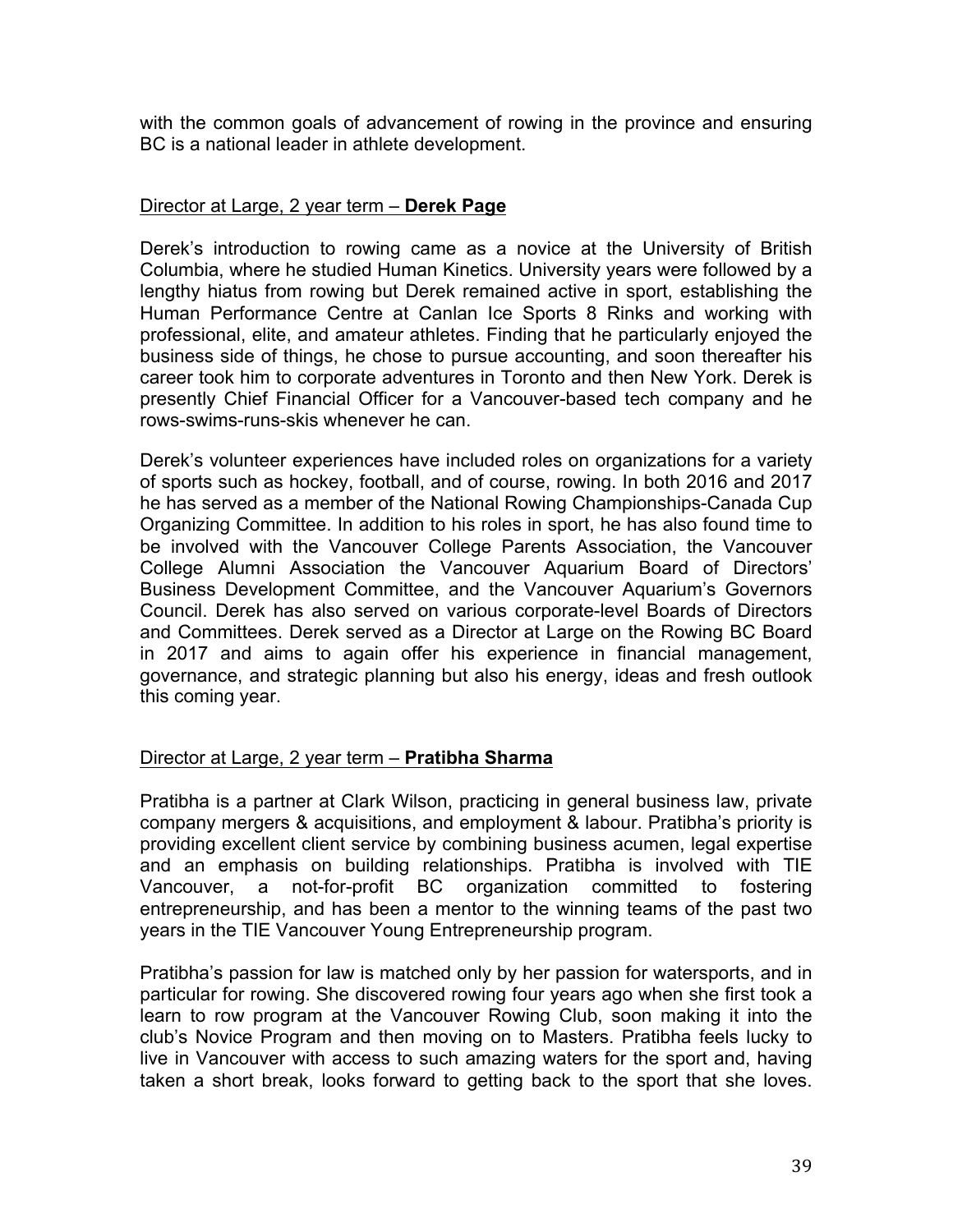More than anything Pratibha is passionate about spreading the word about access to the sport and its many benefits.

# Director at Large, 1 year term – **Laurel Glanfield**

Having been the Secretary of Rowing BC since 2010, Laurel was already familiar with the organization's funding sources and financial management when she was elected to the role of Treasurer in 2013. Her problem-solving attitude and her professional experience has enabled her to assist Rowing BC in refining our financial procedures. Laurel obtained her Certified General Accountant designation in 1987, and is the proprietor of a public practice and consulting firm located in Langley, BC, which focuses on owner-managed businesses, tax consulting, and organizational change implementation. She also served for many years as the Chairperson of the CGA-BC Surrey Langley North Delta chapter, and was awarded the JM McBeth Award of Merit for her years of service to CGA-BC. Laurel's knowledge of Rowing BC's history will help support the sustainability of the organization.

When Laurel isn't helping out at the Rowing BC office she enjoys spending her free time traveling, umpiring, coaching learn-to-row and rowing with friends from the Fort Langley Community Rowing Club, the club she helped to found and currently holds the role of President. Motivated by her desire to best serve the Rowing BC members and stakeholders, Laurel looks forward to continuing the work she has initiated over the past four years as Treasurer.

# Director at Large, 1 year term – **David Calder**

David Calder is a four-time Olympic Rower and 2008 Olympic Silver Medalist. After his second Olympics David started work with the BC Public Service in community engagement and consultation. While working with the Province, David had the opportunity to develop engagement plans for the 2010 Olympic and Paralympic Winter Games, and liaise during the games between the Province and the Canadian Olympic Committee. David's last post in government was as Manager of Communications and Community Engagement on the LNG task force.

For the past four years David has managed the St Michaels University School Community Rowing Center and the Gorge Narrows Rowing Club. He currently volunteers on the BC Games Society Board and has recently started a non-forprofit geared at getting youth facing multiple barriers to access rowing for free. He and his wife are involved in a small group committed to bringing two Syrian families into Canada, and until 2014 he and his wife fostered teenagers in their home. They have two children of their own, ages 8 and 13. David served his first term as a Director at Large on the Rowing BC Board beginning in 2016.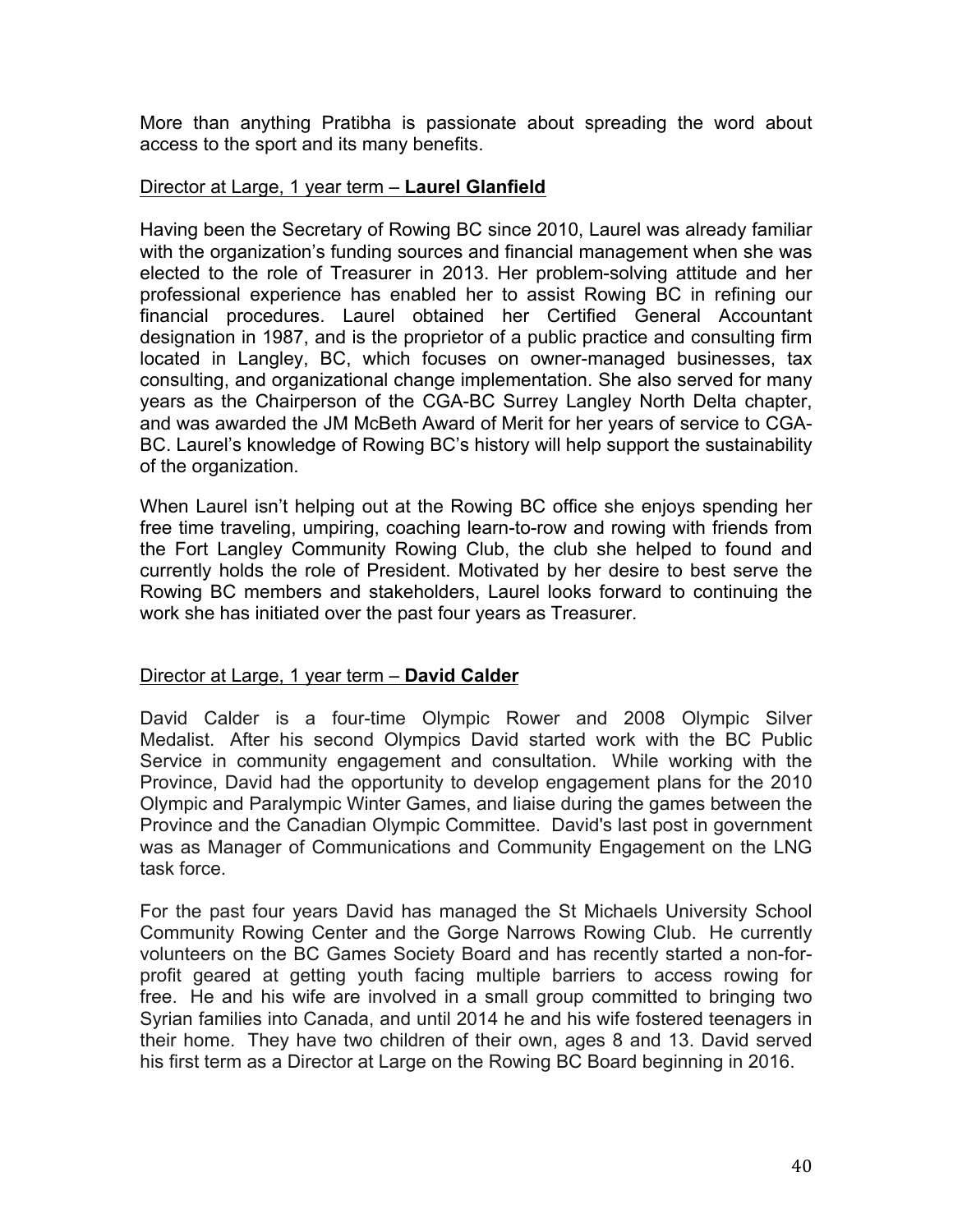# **Umpire Committee Report**

The Umpires of British Columbia have completed another successful year serving the BC rowing community.

At the annual umpire recertification seminar held in January 2017, Malcolm Fletcher, Larry Jacobs, Simon Litherland, Ge-An Rijniersce, Gordon Sund and Brian Williams were elected to serve on the 2017 Umpire Committee, with Malcolm subsequently elected Chair. The Committee coordinates and supports umpire training and activities in British Columbia to ensure there are sufficient, well trained and well-equipped umpires to support fair and safe racing in the Province.

There are currently 55 active umpires in British Columbia, down 1 from last year. The breakdown is 8 Associates, 25 Licensed and 22 with an 'Advanced' License. These active umpires provided some 530 days of volunteer umpiring time in 2017 or an average of 9.5 days each umpire.

The primary education tool for umpires is the annual recertification seminar organized by the Umpire Committee and held in January each year. In 2017, 40 umpires attended the seminar, 70% of all the active umpires in the province. Alternating between Vancouver Island and the Mainland, the seminars provide ongoing development, reviews of minimum standards, a forum for discussion of issues and new learning and a chance to learn from incidents that transpired during the previous season. Additionally, sessions on 'Techniques and Tips', Wake Control and Umpiring Skills Events were included.

After many years of hard work, RCA has recently completed new Umpire Training materials for both new Umpires and for Advanced 'Chief Umpire' levels. During the coming off-season, all our existing Advanced Umpires will be exposed to this new material with the dual purpose of honing the material as well as updating their own skills.

A principal role of the Committee is to ensure that all the sanctioned regattas held in BC have an adequate Jury to support fair and safe racing. In 2017 there were 28 sanctioned events held in the province, involving some 47 days of racing. All events were adequately covered, but more umpires are greatly needed and the Committee will continue to place high priority on recruiting and training new applicants. In 2017 one 'New Umpire Clinic' is scheduled and we anticipate being able to add five new Associate Umpires.

National and Out-of-Province regatta opportunities are coordinated by the Committee. Expressions of interest are sought, and selections made from the applications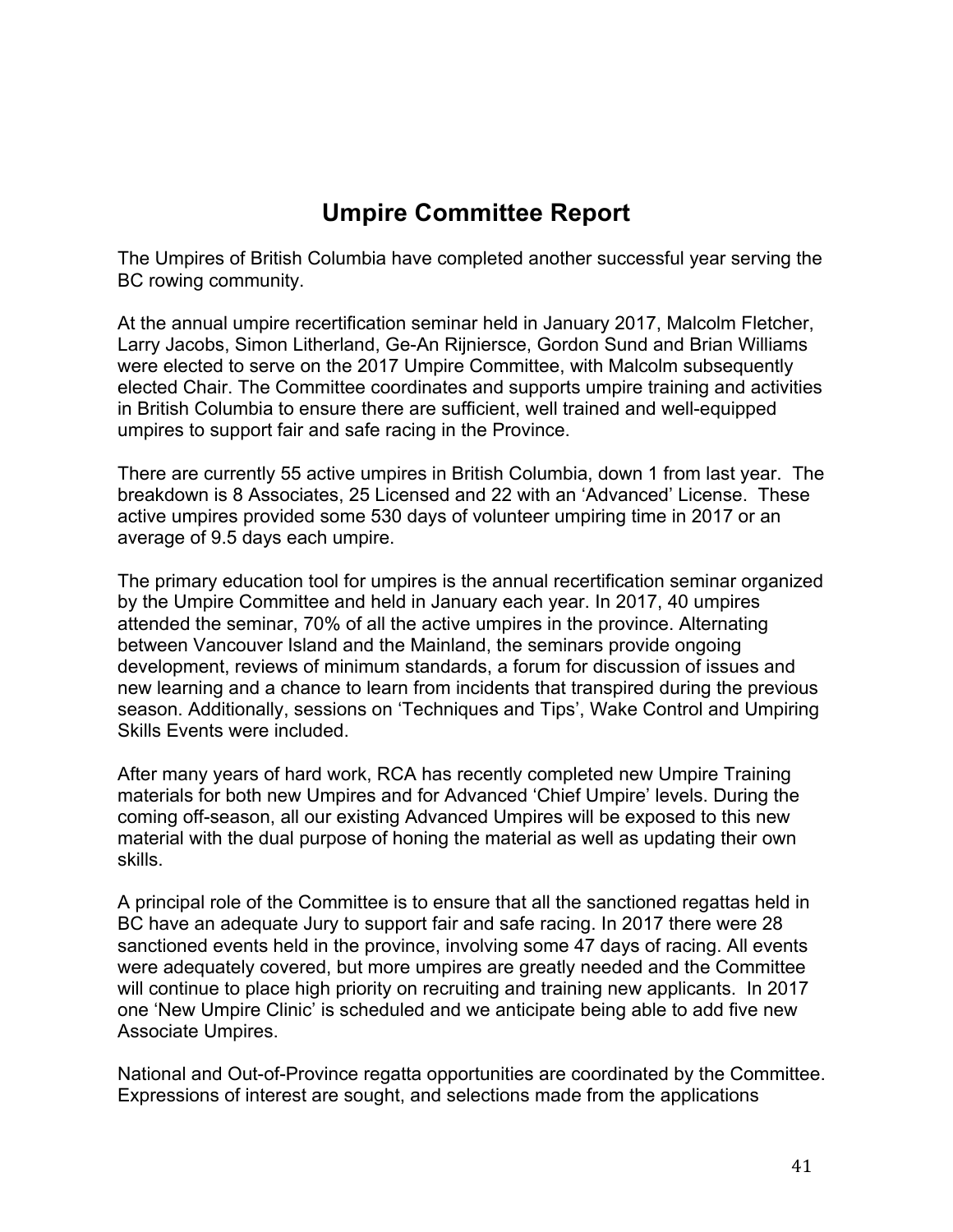received. In the case of National Regattas, the BC nominations are provided to Rowing Canada who makes the ultimate selection. In 2017, four BC umpires attended National events and we are confident that BC umpires more than hold their own on the National scene. We also administer a cross-border exchange with our counterparts in Washington State and Oregon. In 2017 five BC umpires helped officiate at US rowing events.

Committee members and our experienced umpires are always willing to help educate athletes on the rules of racing and what to expect at a regatta. In 2017 seven 'rules' sessions were arranged for junior rowers. Any coach or club wanting to arrange a 'Rules' session should contact the Umpire Committee.

The committee is also always keen to hear from anyone interested in becoming an umpire. If interested, please contact the Umpire Committee. We would be more than happy to hear from you and will respond quickly.

Respectfully submitted, The 2017 Umpire Committee